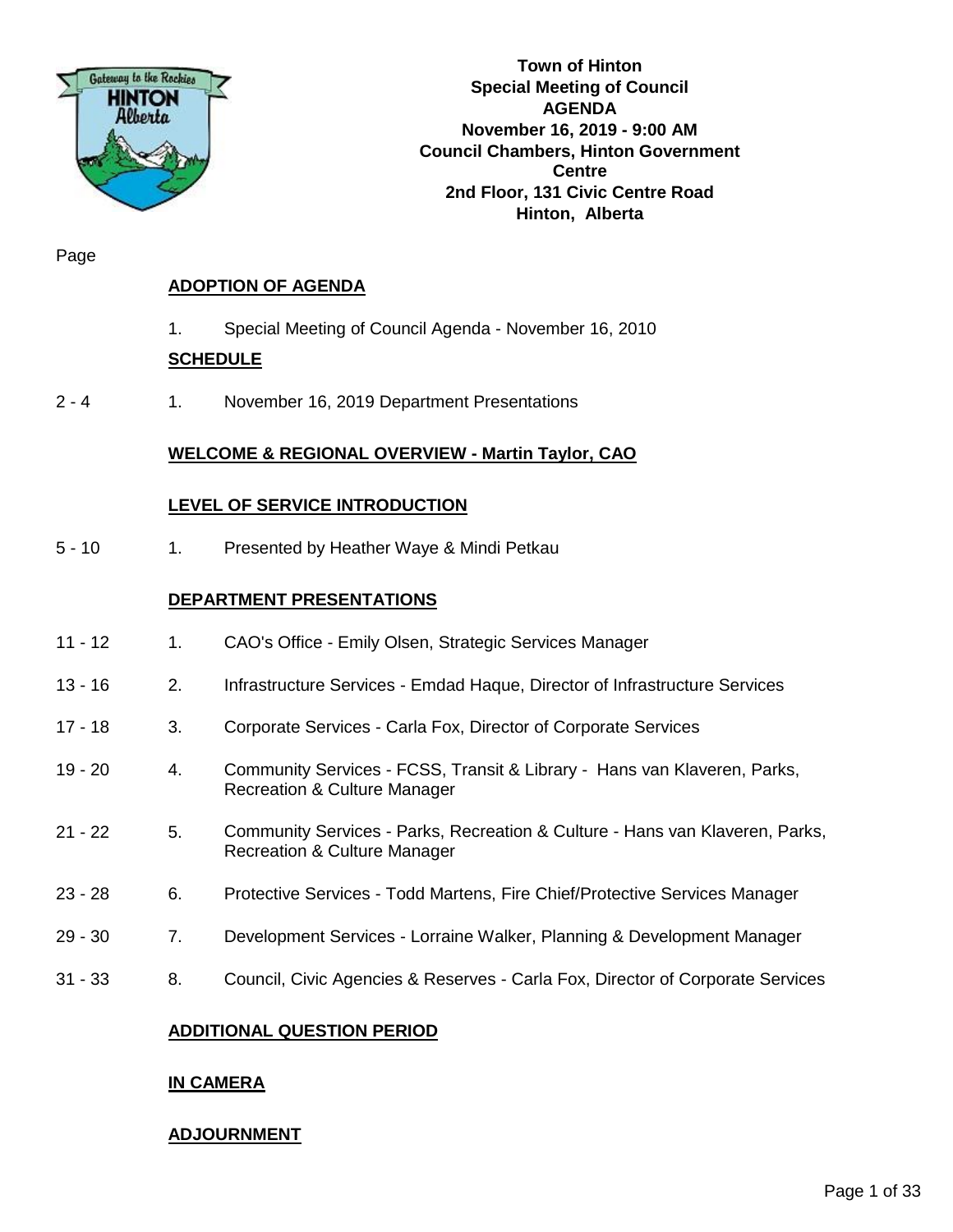# **SCHEDULE**

### **Department Presentations**

**November 16, 2019 9:00 am – 4:00 pm**

| $9:00$ am $-9:15$ am  | <b>Welcome &amp; Regional Overview</b>                                                         |  |
|-----------------------|------------------------------------------------------------------------------------------------|--|
|                       | Martin Taylor, CAO                                                                             |  |
| $9:15$ am $-9:40$ am  | <b>Level of Service Introduction</b>                                                           |  |
|                       | Heather Waye & Mindi Petkau                                                                    |  |
| $9:45$ am $-10:10$ am | <b>Department Presentation: CAO's Office</b>                                                   |  |
|                       | Emily Olson, Strategic Services Manager                                                        |  |
| 10:15 am $-$ 11:00 am | <b>Department Presentation: Infrastructure Services</b>                                        |  |
|                       | Emdad Haque, Director of Infrastructure Services                                               |  |
| 11:00 am $-$ 11:15 am | <b>BREAK</b>                                                                                   |  |
| 11:15 am $-$ 11:40 am | <b>Department Presentation: Corporate Services</b>                                             |  |
|                       | Carla Fox, Director of Corporate Services                                                      |  |
| 11:45 am $-$ 12:05 pm | <b>Department Presentation:</b><br><b>Community Services - FCSS, Transit &amp; Library</b>     |  |
|                       | Hans vanKlaveren, Parks, Recreation & Culture Manager                                          |  |
| 12:05 pm $-$ 12:30 pm | <b>Department Presentation:</b><br><b>Community Services - Parks, Recreation &amp; Culture</b> |  |
|                       | Hans van Klaveren, Parks, Recreation & Culture Manager                                         |  |
| 12:30 pm $-$ 1:30 pm  | <b>LUNCH</b>                                                                                   |  |
| 1:30 pm $- 2:25$ pm   | <b>Department Presentation: Protective Services</b>                                            |  |
|                       | <b>Todd Martens, Fire Chief/Protective Services Manager</b>                                    |  |
| $2:30$ pm $- 2:55$ pm | <b>Department Presentation: Development Services</b>                                           |  |
|                       | Lorraine Walker, Planning & Development Manager                                                |  |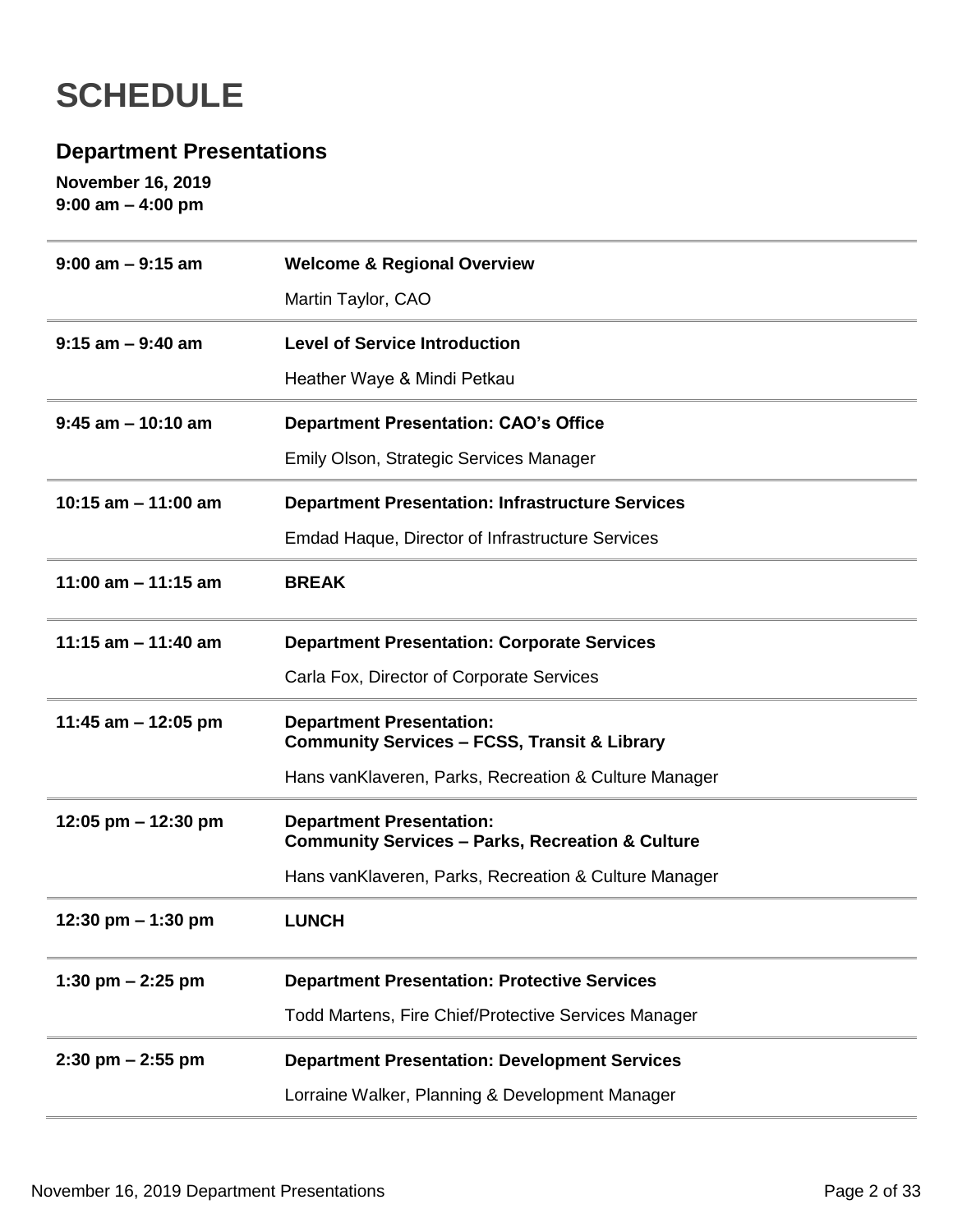| $3:00 \text{ pm} - 3:15 \text{ pm}$ | <b>BREAK</b>                                                           |
|-------------------------------------|------------------------------------------------------------------------|
| $3:15$ pm $-3:40$ pm                | <b>Department Presentation: Council, Civic Agencies &amp; Reserves</b> |
|                                     | Carla Fox, Director of Corporate Services                              |
| $3:45$ pm $-4:00$ pm                | <b>Additional Question Period</b>                                      |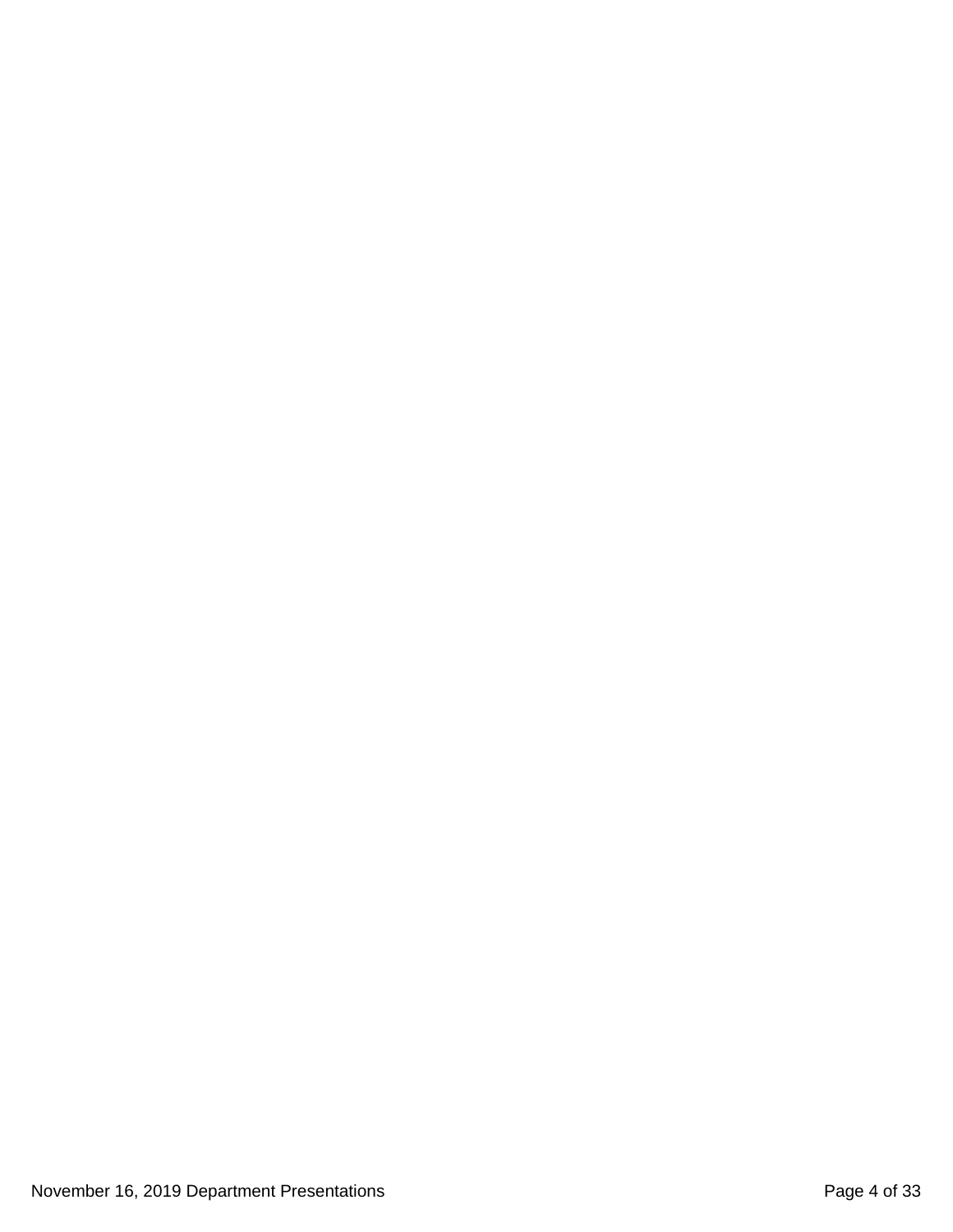

# SERVICE AREA DASHBOARDS 2020 BUDGET



November 2019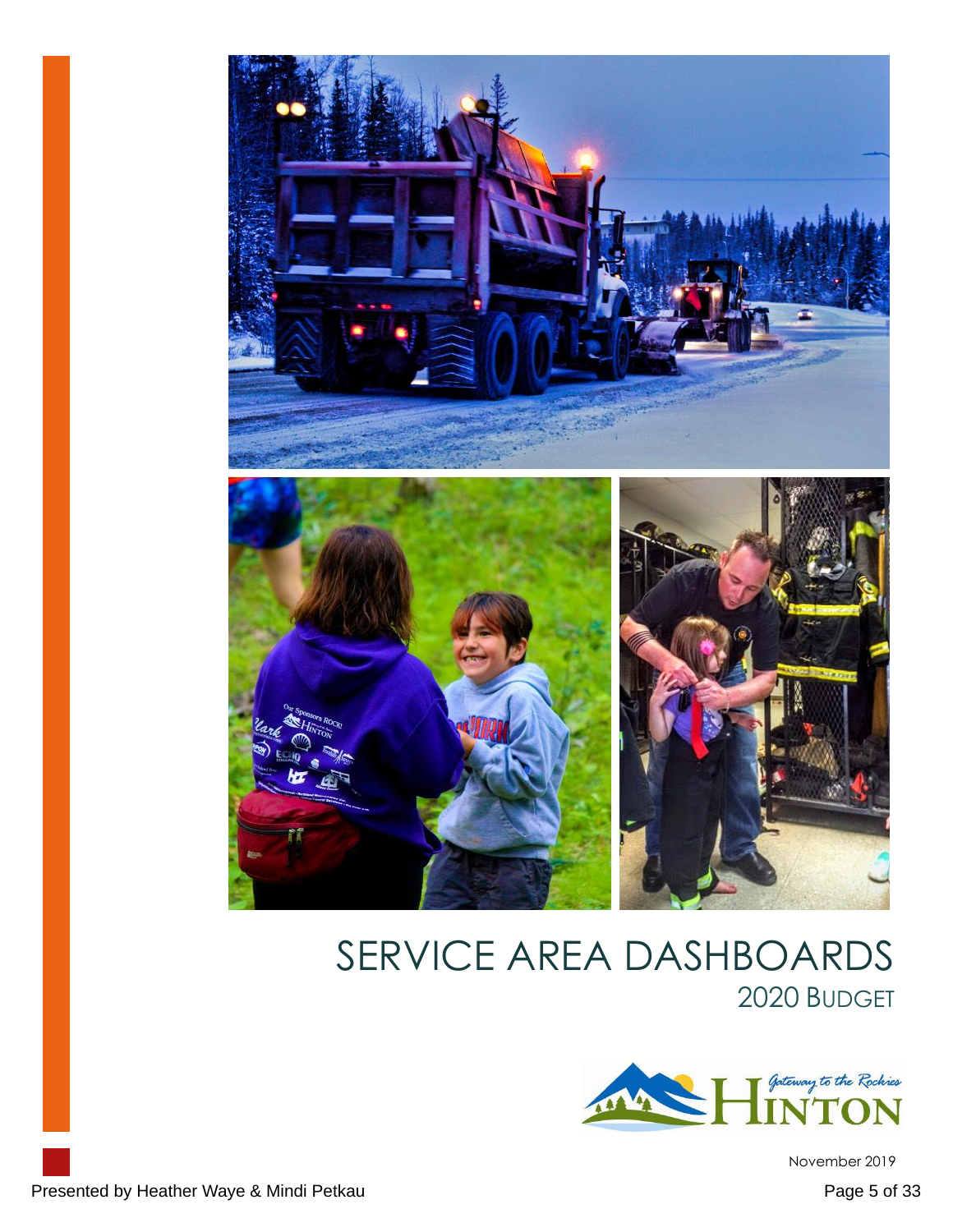This page left intentionally blank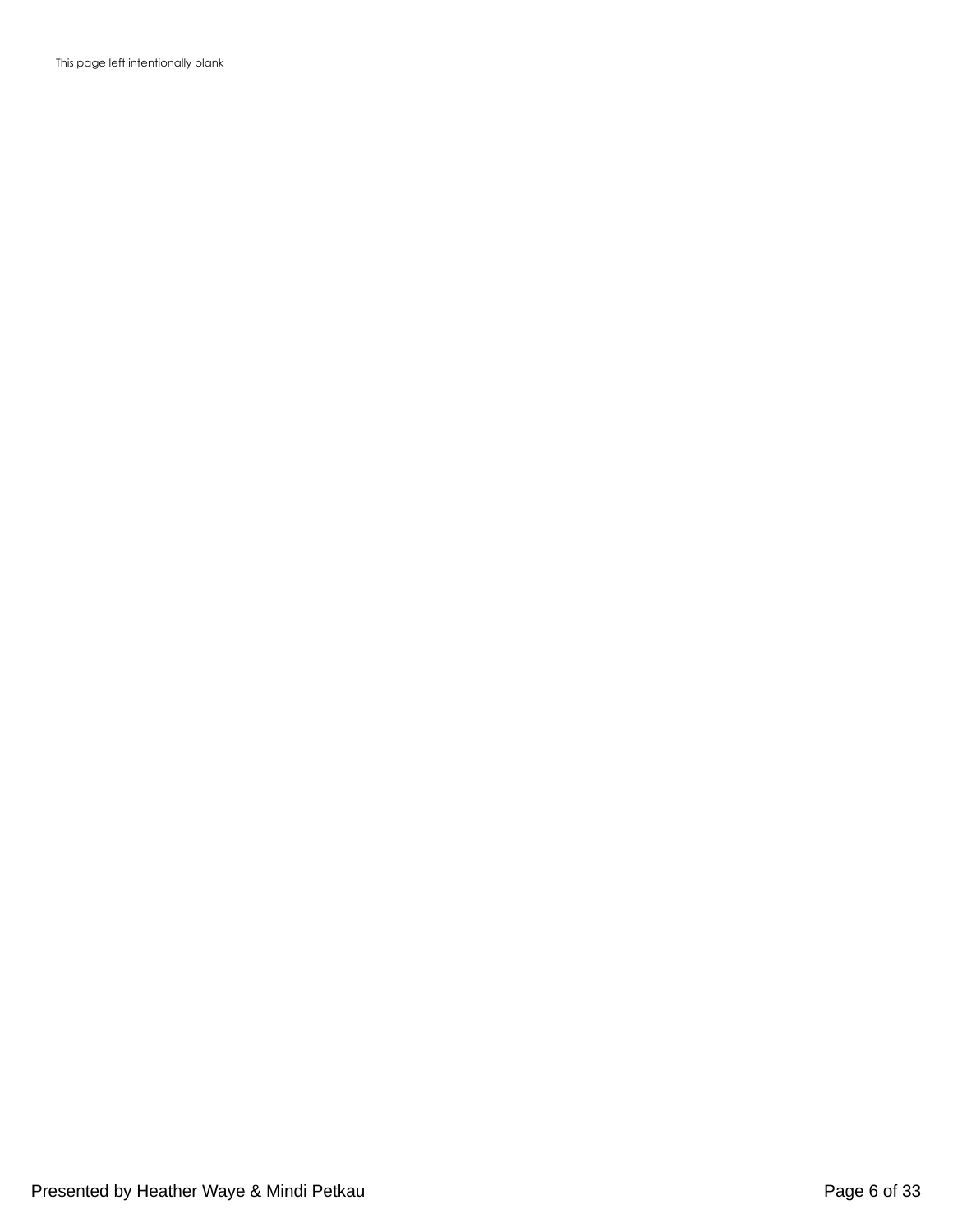# <span id="page-6-0"></span>**Table of Contents**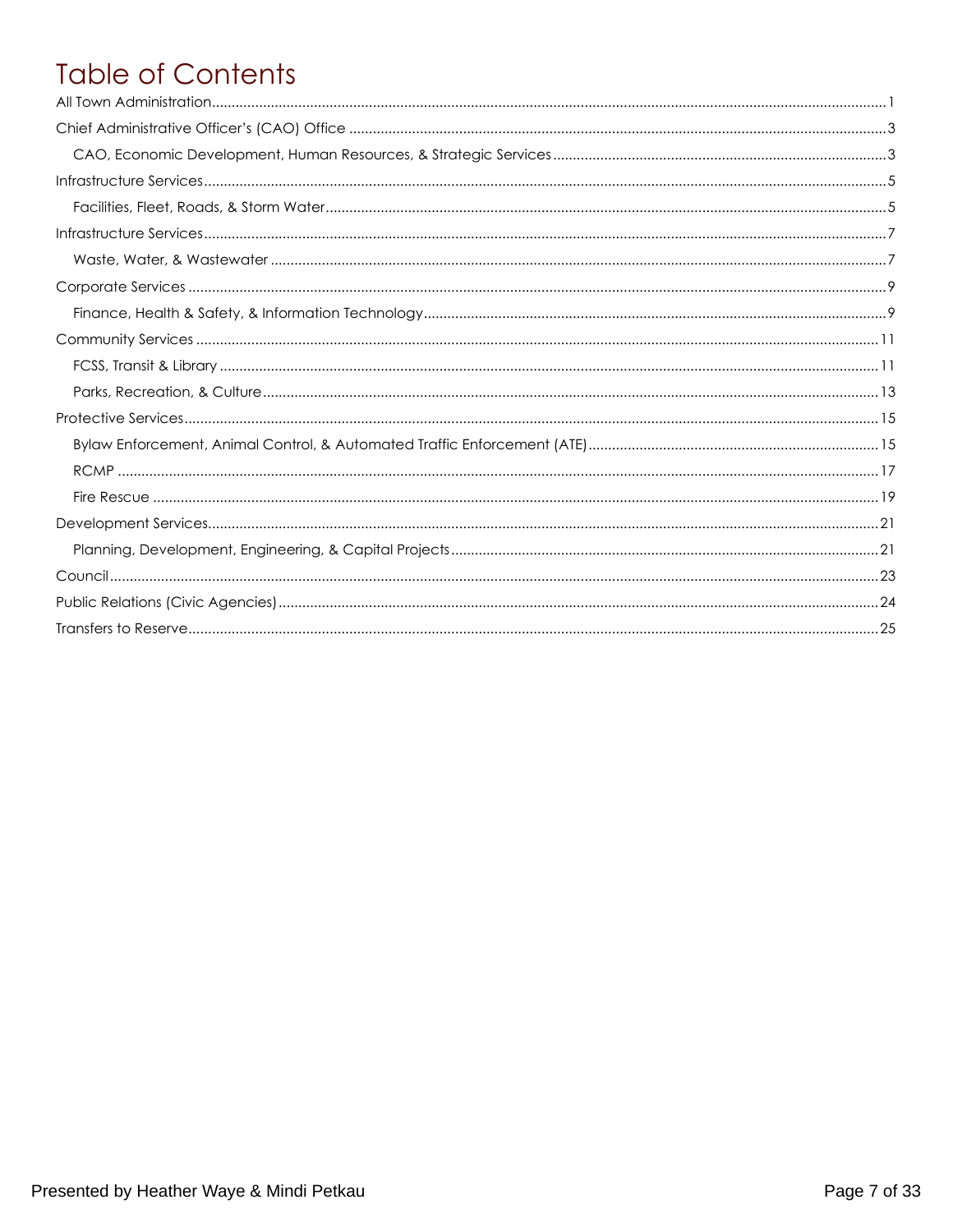This page left intentionally blank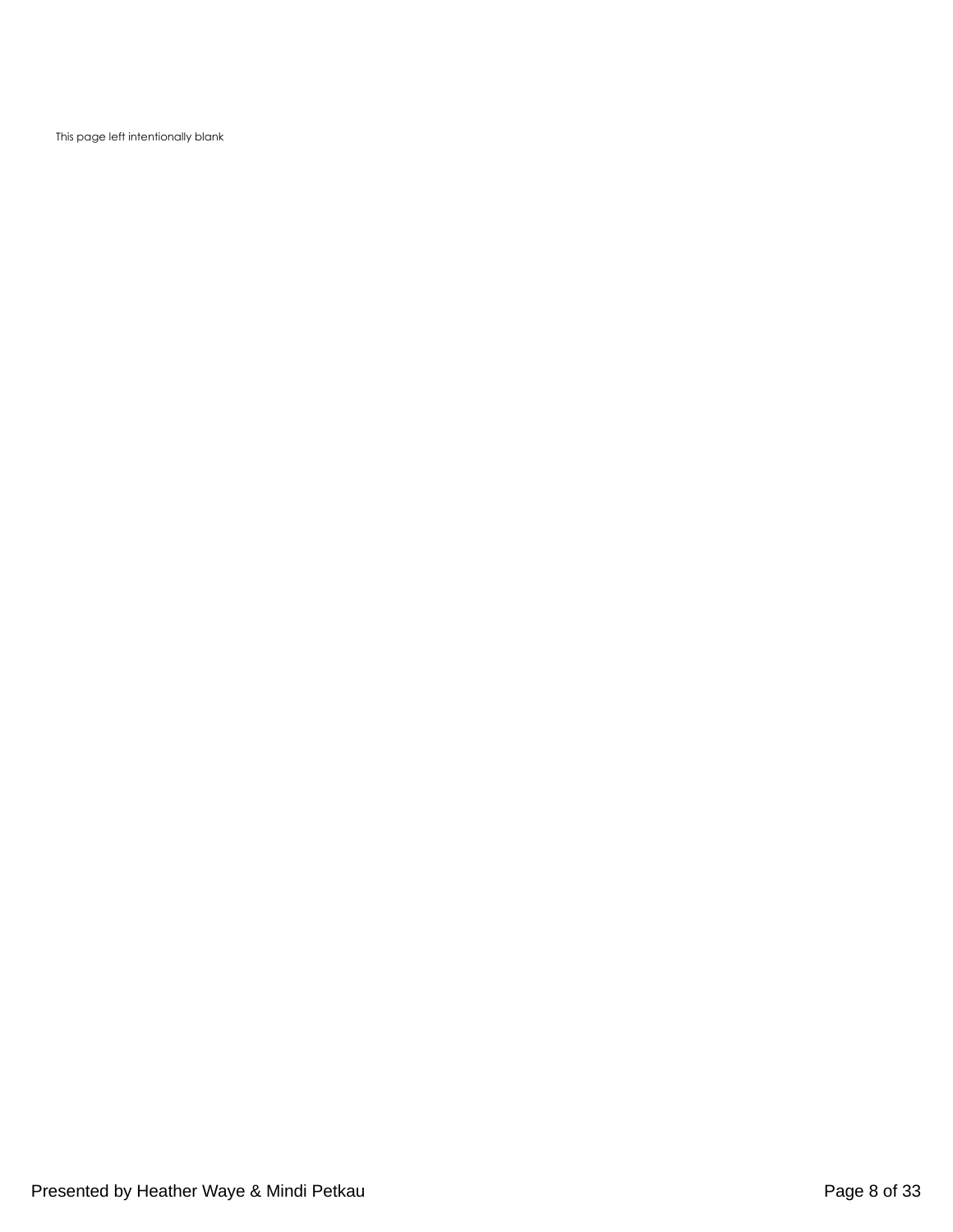## All Town Administration



- *Occupational Health & Safety Act*
- *Freedom of Information & Protection (FOIP)Act*
- *Community Sustainability Plan*
- *Council's Strategic Plan*
- *Purchasing Policy*
- *Asset Management Policy*
- *Travel, Expense, & Credit Card Policy*
- *Public Participation Policy*
- *Public Communications Policy*
- *Harassment in the Work Environment Policy*
- *Acceptance of Gifts & Certificates Policy*
- *Health & Safety Policy*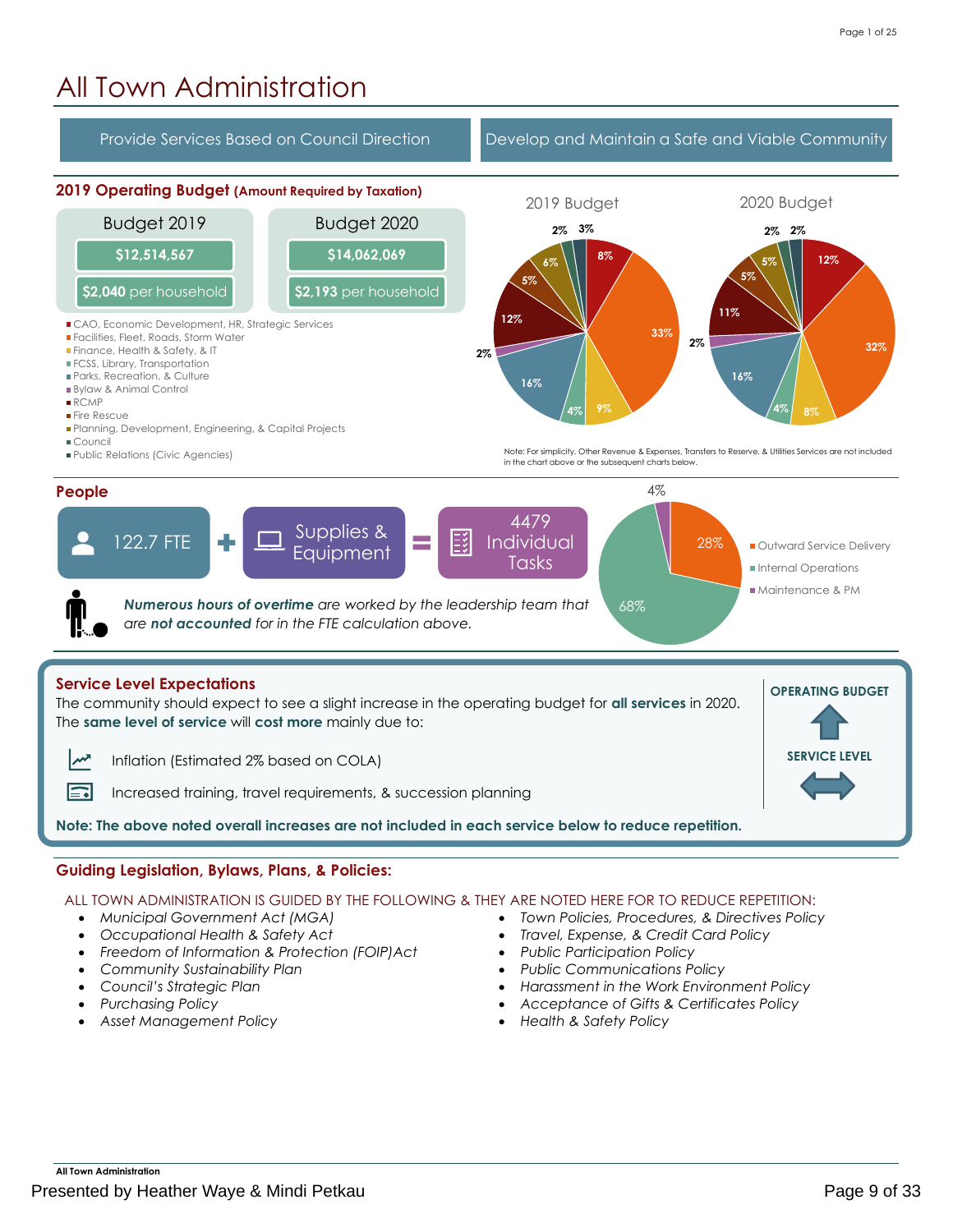#### *DATA COLLECTION NOTES:*

- Full Time Equivalent (FTE) calculations are based on 2019 positions & an estimate of total time based on hours worked as of September 2019.
- One calculated FTE may include the work of one or more people depending on if the functions are carried out by full time, part time, contract, or casual positions.
- Individual tasks carried out by particular service areas/departments are based on educated estimates of the average length of time the task takes. Fluctuations in work priorities & time per task are acknowledged.

#### *ABBREVIATIONS*

**ADOA** Alberta Development Officer's Association **AEMA** Alberta Emergency Management Agency **AEP** Alberta Environment & Parks **AGLC** Alberta Gaming, Liquor & Cannabis **ASP** Area Structure Plan **ATE** Automated Traffic Enforcement **CAO** Chief Administrative Officer **COLA** Cost of Living Allowance **DATS** Digital Access Training System **EMA** Emergency Management Act **EMS** Emergency Medical Services **EOC** Emergency Operations Centre **FCSS** Family & Community Support Services **FDM** Fire Department Management System **FT** Full Time **FTE** Full Time Equivalent **GIS** Geographic Information System **HIRF** High Intensity Residential Fire **HKFS** Hinton Kids for Success **HR** Human Resources **HSMS** Health Safety Management System **ISB** Infrastructure Services Building **IT** Information Technology **LUB** Land Use Bylaw **MDP** Municipal Development Plan **MGA** Municipal Government Act **OHS** Occupational Health & Safety **PARTY** Prevent Alcohol & Risk-Related Trauma in Youth **PM** Preventative Maintenance **POC** Paid On Call (Firefighters) **TOH** Town of Hinton **VOIP** Voice Over Internet Protocol **WCB** Workers Compensation Board **WEP** Work Experience Program **WTP** Water Treatment Plant **YRL** Yellowhead Regional Libraries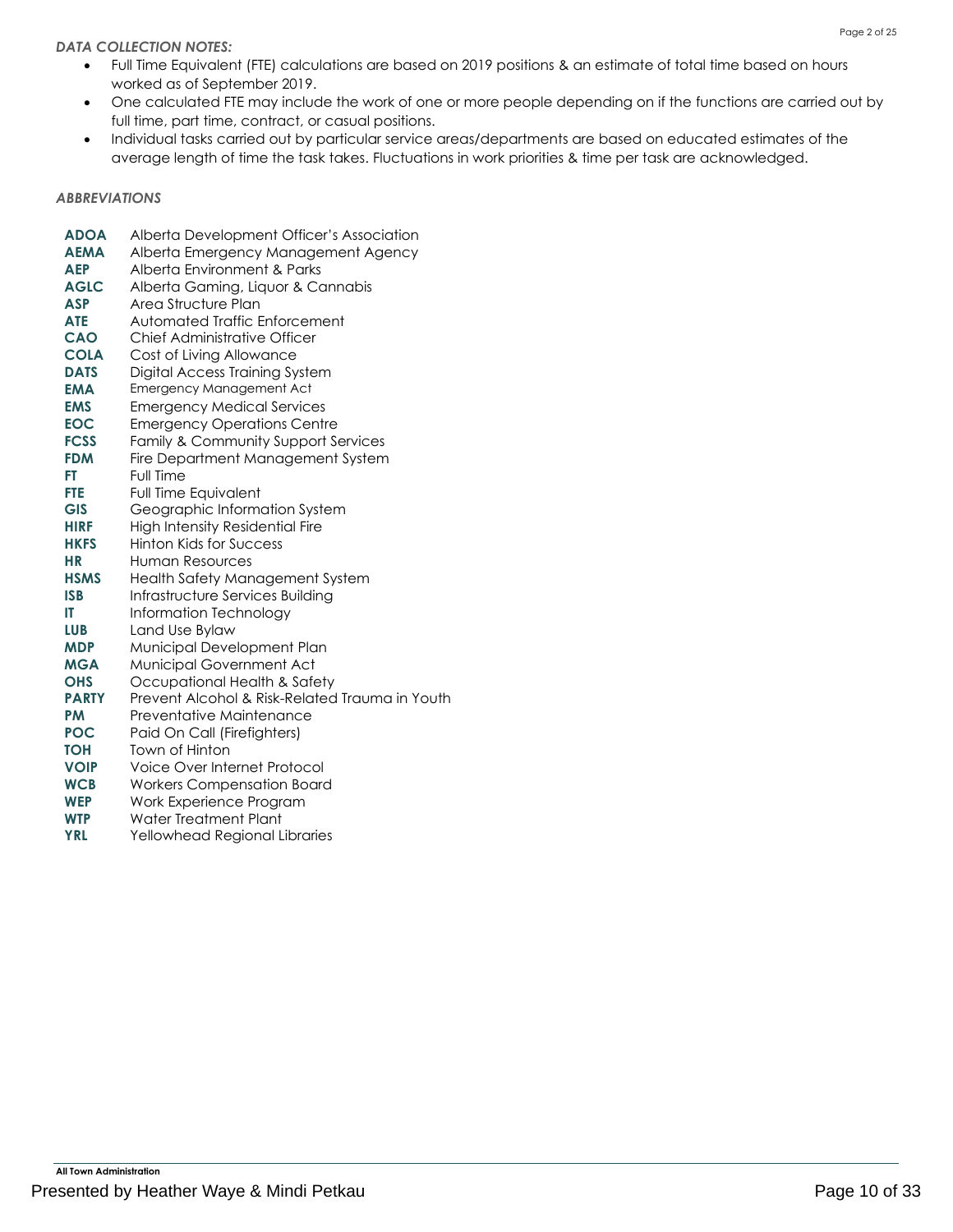# Chief Administrative Officer's (CAO) Office

CAO, Economic Development, Human Resources, & Strategic Services

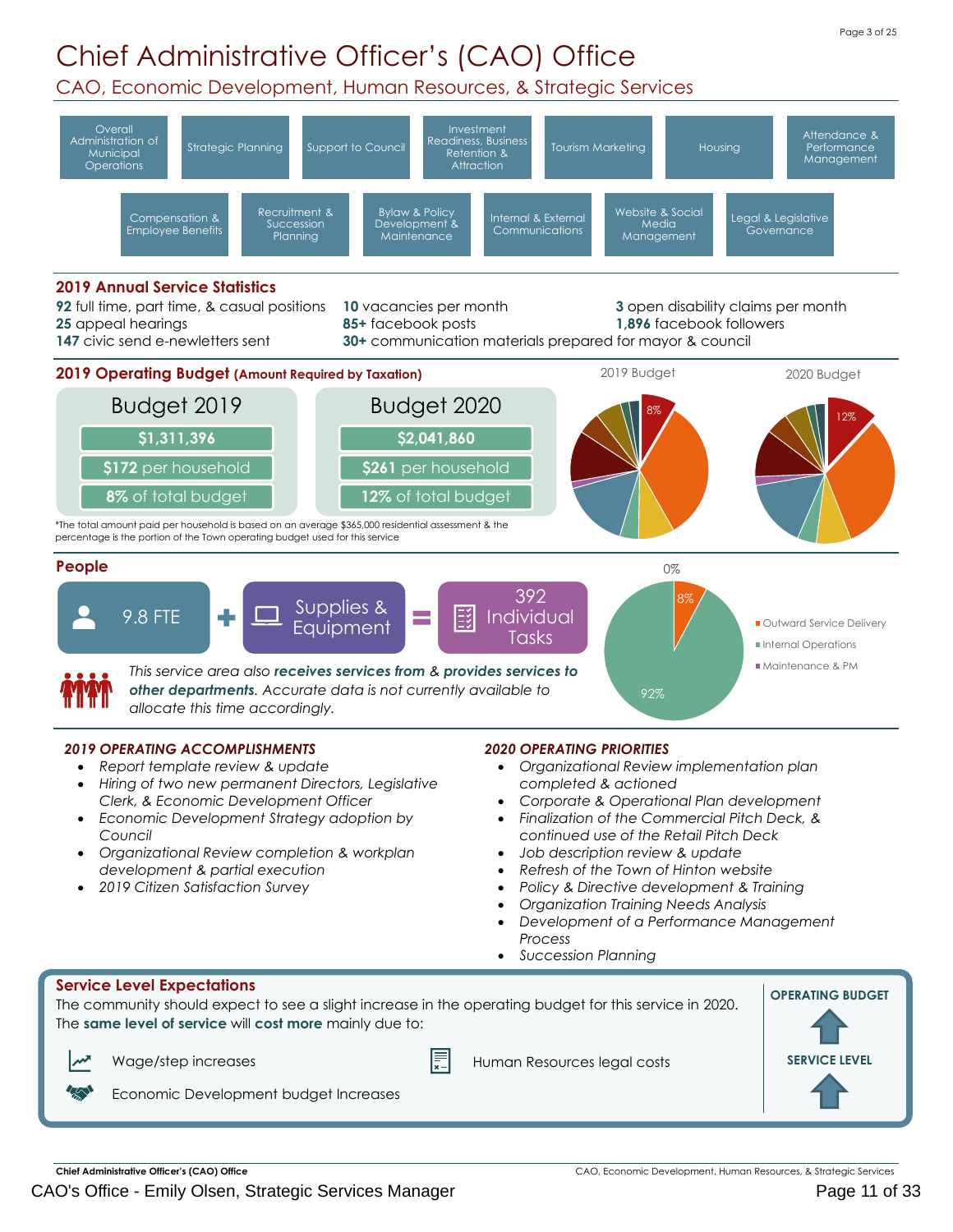| zu i z beparındeni Evaludilen                                                                                                                                                                                                                                                                                                                               |                                                                                                                                                                                                                                                                   |                                                                                                                                                        |                                                                                                                                            |  |
|-------------------------------------------------------------------------------------------------------------------------------------------------------------------------------------------------------------------------------------------------------------------------------------------------------------------------------------------------------------|-------------------------------------------------------------------------------------------------------------------------------------------------------------------------------------------------------------------------------------------------------------------|--------------------------------------------------------------------------------------------------------------------------------------------------------|--------------------------------------------------------------------------------------------------------------------------------------------|--|
| <b>STRENGTHS</b>                                                                                                                                                                                                                                                                                                                                            | <b>WEAKNESSES</b>                                                                                                                                                                                                                                                 | <b>OPPORTUNITIES</b>                                                                                                                                   | <b>THREATS</b>                                                                                                                             |  |
| With the Organizational Review now complete & an implementation plan drafted, Human Resources & Strategic Services will lean<br>1.<br>on a combination of internal & external resources to ensure completion of the project through 2022. Without appropriate<br>allocation of funds, the implementation plan deliverables for 2020 will not be achievable. |                                                                                                                                                                                                                                                                   |                                                                                                                                                        |                                                                                                                                            |  |
| Completed Organizational<br>Review provides a roadmap to<br>address many of the threats &<br>weaknesses throughout the<br>organization.                                                                                                                                                                                                                     | The Organizational Review<br>implementation plan will see a<br>need for financial & human<br>resource support to complete.                                                                                                                                        | Increased capacity in the form<br>of a Temporary Project Lead,<br>HR Advisor, & HR Services<br>Contract.                                               | Essential funding for areas<br>within the CAO's Office<br>competes with other<br>departments & projects that<br>are priority as well.      |  |
| 2.<br>& does leave the Town vulnerable to liabilities.                                                                                                                                                                                                                                                                                                      | Ongoing staff turnover at all levels of the organization has caused a considerable increase in workload to this already overworked<br>& understaffed Department. Outdated, weak, or nonexistent Policies, Directives & By-laws have compounded workload concerns, |                                                                                                                                                        |                                                                                                                                            |  |
| Capable & dependable staff<br>excel at finding efficiencies to<br>achieve objectives.                                                                                                                                                                                                                                                                       | Many of the functional areas of<br>the CAO's Office are<br>overworked & understaffed.                                                                                                                                                                             | Using team strengths to rectify<br>previously weak legislative<br>compliance by addressing<br>missing Policies, Directives, & By-<br>laws.             | Continued turn-over can lead<br>to delays & work over-load.                                                                                |  |
| 3.                                                                                                                                                                                                                                                                                                                                                          | Economic Development, Legislative Services & Communications budgets have not changed in 5 years. Given the need for these<br>areas to support goals & objectives of Council's Strategic Plan, additional funds may need to be secured in future budgets.          |                                                                                                                                                        |                                                                                                                                            |  |
| New Economic Development<br>Officer (EDO) position to<br>implement the Economic<br>Development Strategy.                                                                                                                                                                                                                                                    | Stagnant budgets for a period<br>of 5 years.                                                                                                                                                                                                                      | Visibility of the EDO amongst<br>the business community<br>increases support for the<br>functions of the position,<br>justifying an influx of funding. | Timelines for short/medium term<br>deliverables of the Ec. Dev.<br>Strategy are at risk of being<br>delayed without additional<br>funding. |  |
| By adhering to the Communications Strategy, budgets have been optimized allowing for a Town of Hinton website refresh in 2020.<br>4.                                                                                                                                                                                                                        |                                                                                                                                                                                                                                                                   |                                                                                                                                                        |                                                                                                                                            |  |
| The Communications Strategy<br>provides a framework to<br>capitalize on opportunities<br>within the current budget.                                                                                                                                                                                                                                         |                                                                                                                                                                                                                                                                   | A website refresh has been<br>prioritized for 2020, & may be<br>fully achievable within the<br>existing communications<br>budget.                      |                                                                                                                                            |  |

- *Intermunicipal Collaboration Framework*
- *Council's Strategic Plan*
- *Communications Strategy & Action Plan*
- *Economic Development Strategy*
- *Organizational Efficiency & Effectiveness Review*
- *Freedom of Information & Protection (FOIP) Act*
- *Alberta Human Rights Act*
- *Employment Standards, Alberta*
- *Alberta Labour Relations Board*
- *Social Media Policy*
- *Public Participation Policy*
- *Harassment in the Work Environment Policy*
- *Personnel Policy*
- *Modified Work Policy*
- *Assessment Appeal Fees Policy*
- *Collective Agreement*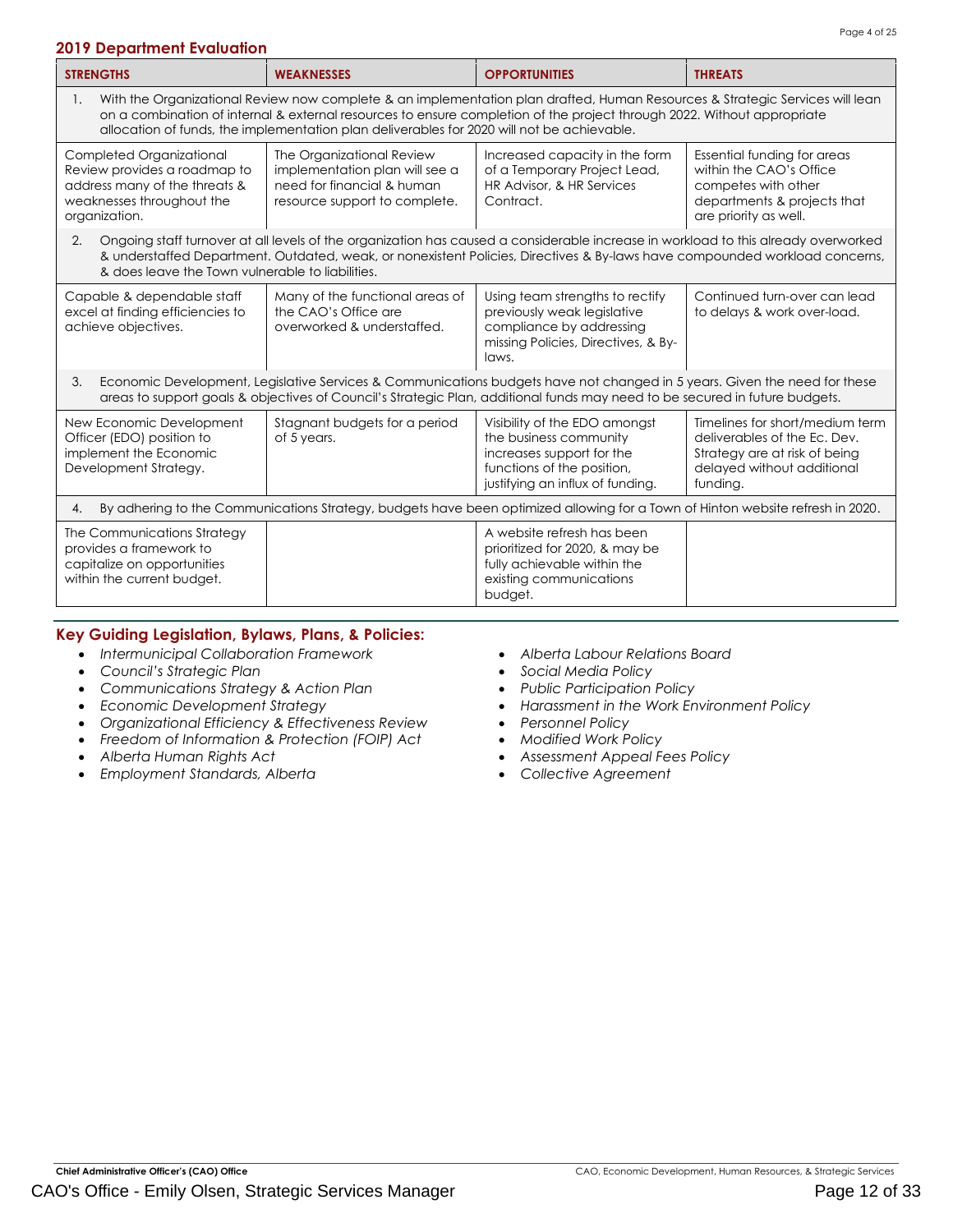## Infrastructure Services

Facilities, Fleet, Roads, & Storm Water



Infrastructure Services - Emdad Haque, Director of Infrastructure Servic... Page 13 of 33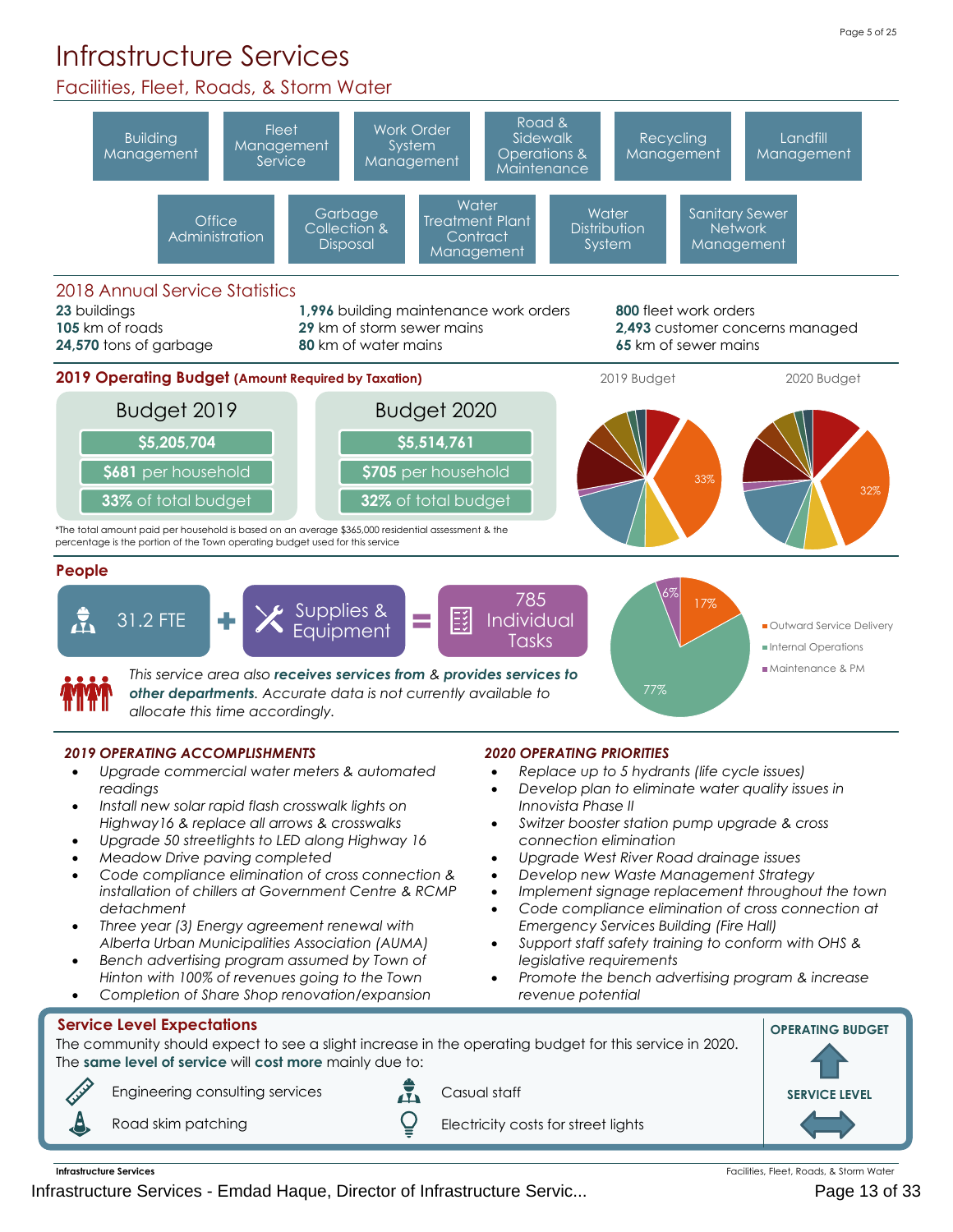| 2017 Department Evaluation                                                                                                                                                                                                                                                                                                                                                                                                                                              |                                                                                                                                                               |                                                                                                                                                                                                                                                                                                                                                                                                                                                                                                                |                                                                                                                                                                                |  |
|-------------------------------------------------------------------------------------------------------------------------------------------------------------------------------------------------------------------------------------------------------------------------------------------------------------------------------------------------------------------------------------------------------------------------------------------------------------------------|---------------------------------------------------------------------------------------------------------------------------------------------------------------|----------------------------------------------------------------------------------------------------------------------------------------------------------------------------------------------------------------------------------------------------------------------------------------------------------------------------------------------------------------------------------------------------------------------------------------------------------------------------------------------------------------|--------------------------------------------------------------------------------------------------------------------------------------------------------------------------------|--|
| <b>STRENGTHS</b>                                                                                                                                                                                                                                                                                                                                                                                                                                                        | <b>WEAKNESSES</b>                                                                                                                                             | <b>OPPORTUNITIES</b>                                                                                                                                                                                                                                                                                                                                                                                                                                                                                           | <b>THREATS</b>                                                                                                                                                                 |  |
| The Building Maintenance Services team is highly qualified & has experienced low turnover & consistent leadership. The number of<br>facilities the Town maintains however, has grown well beyond the capacity of 3 maintenance workers to sustain. Insufficient reserve<br>funding has further affected facility lifecycle maintenance & planning. Hiring of an additional full time Maintenance Technicion as<br>approved in 2019, should alleviate workload concerns. |                                                                                                                                                               |                                                                                                                                                                                                                                                                                                                                                                                                                                                                                                                |                                                                                                                                                                                |  |
| Consistent leadership of an<br>experienced team with low<br>staff turnover.<br>Additional full time<br>Maintenance Technician<br>position to be filled prior to the<br>end of 2019.                                                                                                                                                                                                                                                                                     | Long term employees = buildup<br>of vacation leave & overtime.<br>Succession planning is lacking.                                                             | Development of a Facilities<br>Master Plan & inclusion of<br>facilities & equipment into the<br>Asset Management System will<br>contribute to implementing<br>efficiencies & accurate<br>assessment of FTE requirements<br>for succession planning.                                                                                                                                                                                                                                                            | Number of buildings &<br>maintenance needs have<br>increased over the years.<br>Budget reserves have not kept<br>pace with additional<br>infrastructure builds &<br>equipment. |  |
| 2.<br>the number of FTE operators.                                                                                                                                                                                                                                                                                                                                                                                                                                      |                                                                                                                                                               | Lack of available contractors during emergency maintenance has caused delays in service. This issue is compounded by operators<br>who lack experience due to poor succession planning & training. Council should expect to see future requests related to increasing                                                                                                                                                                                                                                           |                                                                                                                                                                                |  |
| The Town benefits from the<br>local knowledge of team<br>members & access to Town<br>owned equipment.                                                                                                                                                                                                                                                                                                                                                                   | An aging workforce (more<br>vacation time & lost<br>time/modified work) is<br>compounded by<br>inexperienced operators due to<br>lack of succession planning. | New team members & casual<br>staff are eager to learn. The<br>Department will work toward<br>creating a larger pool of<br>adequately trained operators<br>to maximise use of Town owned<br>equipment.                                                                                                                                                                                                                                                                                                          | Aging equipment & lack of<br>available contractors during<br>emergency maintenance.                                                                                            |  |
| 3.                                                                                                                                                                                                                                                                                                                                                                                                                                                                      |                                                                                                                                                               | Partnership with local industry continues to be positive as transitions related to the Water Treatment Plant (WTP) are conducted.<br>Succession planning within the department related to the Water Treatment Plant Project has occurred, however implementation of<br>the succession plan has been delayed. Time demands related to training & increased maintenance due to aging infrastructure<br>need to be addressed in order to move forward with Water Treatment Plant & Utilities succession planning. |                                                                                                                                                                                |  |
| Good source of raw water<br>(WTP equipment exceeds<br><b>Canadian Drinking Water</b><br>Standards). WTP project has<br>been well managed to date.                                                                                                                                                                                                                                                                                                                       | Aging workforce & few trained<br>personnel resources to pull from<br>for vacation & succession<br>planning.                                                   | Continue partnership with local<br>industry (West Fraser) & review<br>of succession planning related<br>to WTP.                                                                                                                                                                                                                                                                                                                                                                                                | Aging water & sewer<br>infrastructure as well as the<br>economic uncertainty of<br>industry partners does present<br>challenges.                                               |  |
| 4.<br>additional budgetary funding.                                                                                                                                                                                                                                                                                                                                                                                                                                     |                                                                                                                                                               | Due to lack of pro-active preventative maintenance program, fleet maintenance costs are increasing & as a result will require                                                                                                                                                                                                                                                                                                                                                                                  |                                                                                                                                                                                |  |
| Modern maintenance facility &<br>equipment with an up-to-date<br>lifecycle replacement plan &<br>work order tracking system.                                                                                                                                                                                                                                                                                                                                            | Aging fleet & shortage of<br>equipment storage/indoor<br>parking.                                                                                             | Development of a preventative<br>maintenance plan for fleet<br>equipment.                                                                                                                                                                                                                                                                                                                                                                                                                                      | Maintenance needs & costs are<br>increasing due to aging vehicle<br>& equipment.                                                                                               |  |
| 5.<br>Capitalizing on strong customer service & access as well as our partnership with the Landfill Authority, the Department will work<br>toward modernizing the garbage system with an emphasis on waste reduction & recycling. Traditional waste management budgets<br>are lacking & haven't allowed for updates & basic maintenance that contribute to efficiencies.                                                                                                |                                                                                                                                                               |                                                                                                                                                                                                                                                                                                                                                                                                                                                                                                                |                                                                                                                                                                                |  |
| Strong customer service &<br>direct access to services at the<br>ISB positions the Department to<br>advance initiatives by<br>engaging the community &<br>building on the Landfill<br>Authority partnership.                                                                                                                                                                                                                                                            | Outdated Bylaws, level of<br>service definitions & equipment<br>(50% of Town's WCB claims).                                                                   | Modernize the complete<br>garbage system through<br>education & Bylaw updates -<br>focus on waste reduction &<br>recycling.                                                                                                                                                                                                                                                                                                                                                                                    | Budgets haven't allowed<br>updating or basic maintenance<br>of core service of garbage<br>system                                                                               |  |

- *Approval 386110-00-00 Alberta Environmental Protection & Enhancement Act*
- *Approval MMR-00078402 (Sewer & Storm)*
- *Plumbing Code*
- *Canadian Drinking Standards Bylaw 933-3 (2019) – The Maintenance of a System for the Collection, Removal & Disposal of Municipal Waste & the Levying of Utility Rates & Charges*
- *Infrastructure Master Plans*
- *West Yellowhead Regional Waste Management Authority Agreement*
- *West Fraser Umbrella Agreement – Water Supply*
- *Infrastructure Services Snow Clearing & Sanding Policy*
- *Street Sweeping Policy*
- *Sustainable Buildings Policy*
- *Disposal of Town Assets - Materials/Equipment Policy*
- *Risk Management Policy*
- *Service Levels for Public Works Policy*
- *Sidewalk Inspection & Maintenance Policy*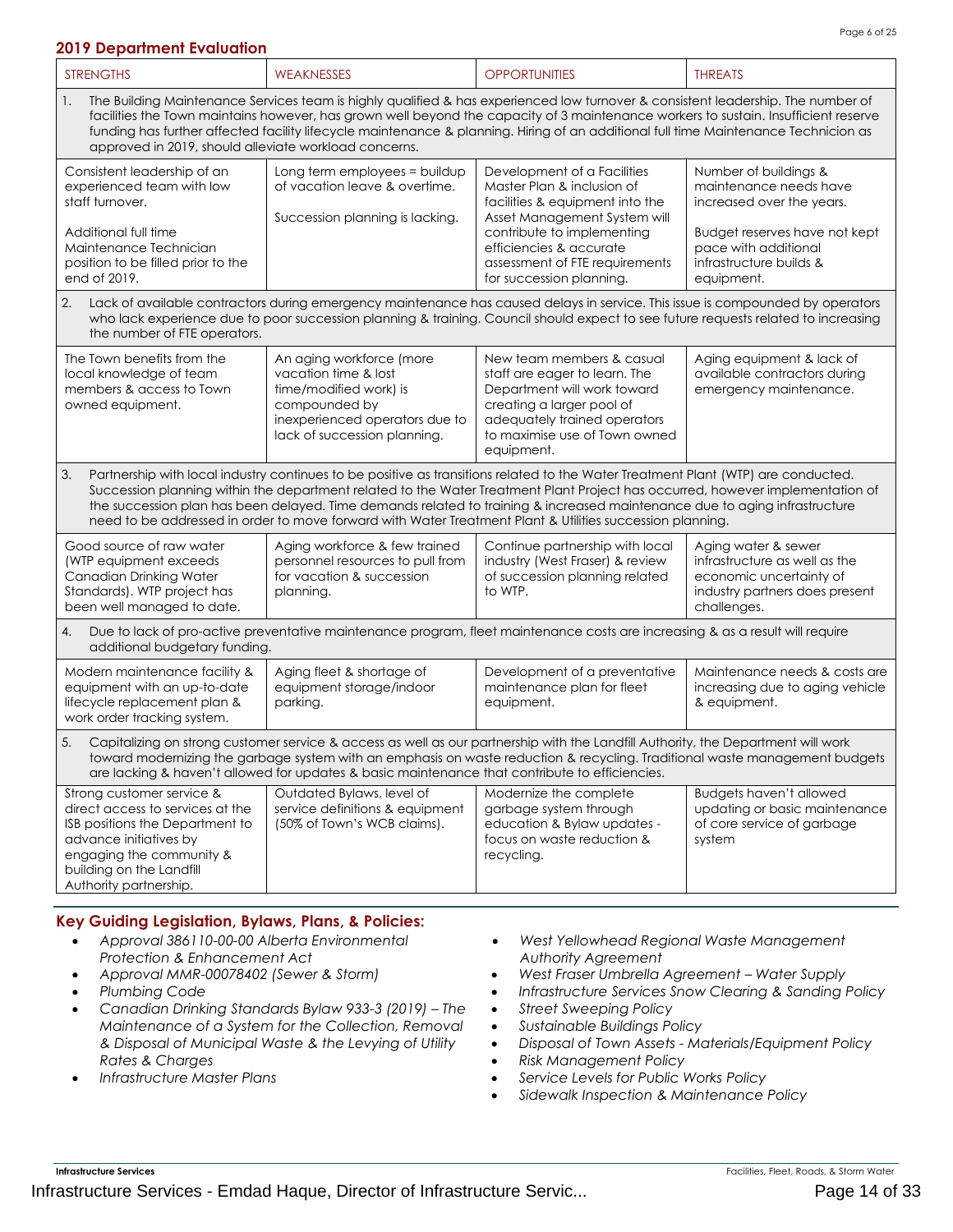### Infrastructure Services

Waste, Water, & Wastewater



#### **2019 Utilities Budget**

The Utility Budget is funded through user fees and sometimes reserves. Utilities such as Water, Sewer and Waste fees are set using a cost recovery model, meaning that the Municipality is not to operate these services at a profit. The Utility budget accounts for the delivery of water, waste-water and waste services.

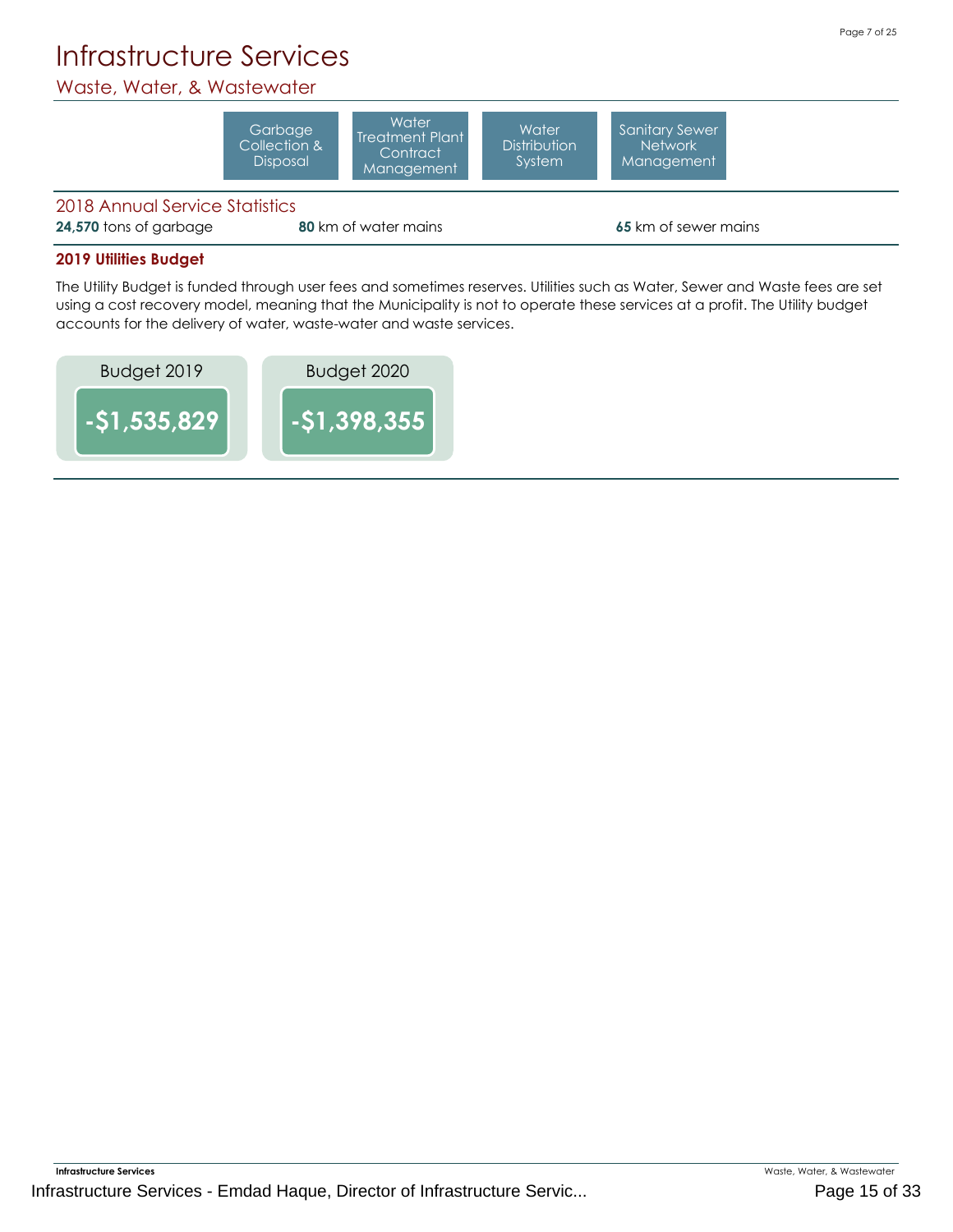This page left intentionally blank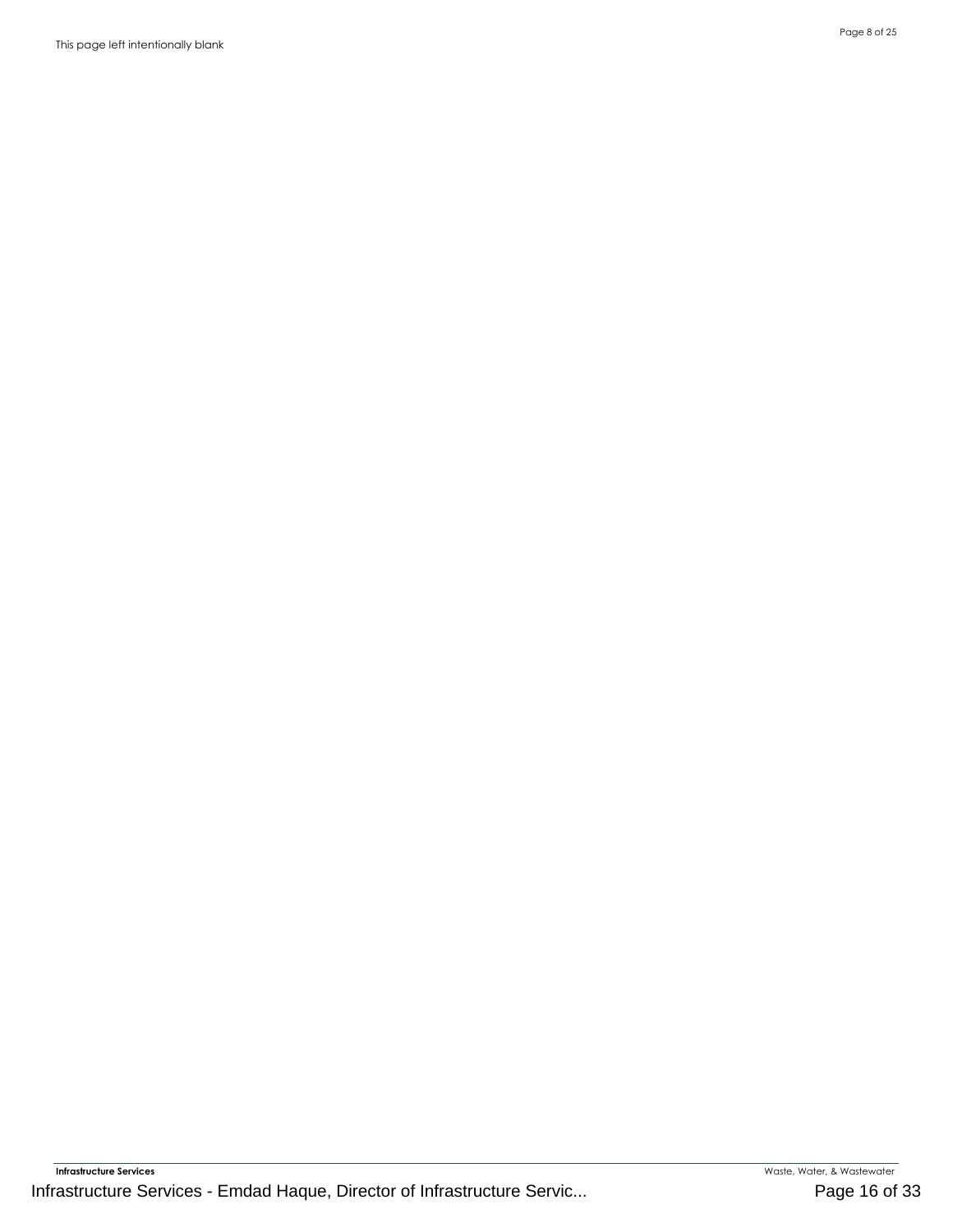# Corporate Services

### Finance, Health & Safety, & Information Technology

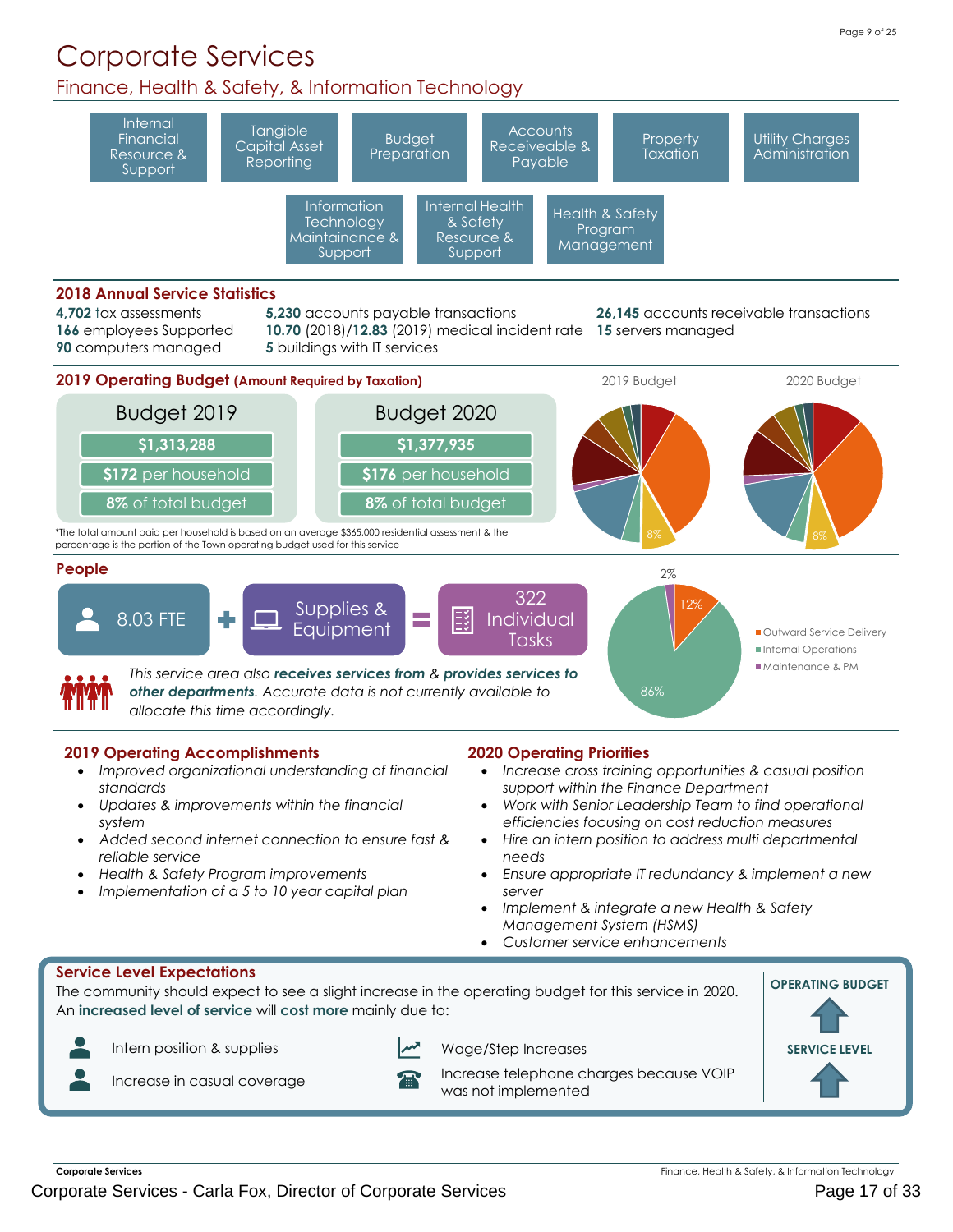| <b>STRENGTHS</b>                                                                                                                                                                                                                                                                                                                                        | <b>WEAKNESSES</b>                                                                                                                                                                                                                                                  | <b>OPPORTUNITIES</b>                                                                                                                                                                                                                                                                                                                                                                                        | <b>THREATS</b>                                                                                                                                                                                                                                                                                                |  |
|---------------------------------------------------------------------------------------------------------------------------------------------------------------------------------------------------------------------------------------------------------------------------------------------------------------------------------------------------------|--------------------------------------------------------------------------------------------------------------------------------------------------------------------------------------------------------------------------------------------------------------------|-------------------------------------------------------------------------------------------------------------------------------------------------------------------------------------------------------------------------------------------------------------------------------------------------------------------------------------------------------------------------------------------------------------|---------------------------------------------------------------------------------------------------------------------------------------------------------------------------------------------------------------------------------------------------------------------------------------------------------------|--|
| Storage demand on Town Servers is approaching capacity. Increased transfers to reserves will allow the Information Technology<br>1.<br>(IT) branch to address upgrades & maintenance of the system as required. Currently, an influx of funds for additional server storage<br>is required to maintain operations & external services to our community. |                                                                                                                                                                                                                                                                    |                                                                                                                                                                                                                                                                                                                                                                                                             |                                                                                                                                                                                                                                                                                                               |  |
| Town IT infrastructure has been<br>consistently reliable & supports<br>day to day operations &<br>services at a high level.                                                                                                                                                                                                                             | Storage array is end of life &<br>currently out of support.<br>An insufficient transfer of funds<br>to a computer upgrade &<br>replacement reserve, creating<br>an inability to keep up with<br>required new technology.                                           | Newer technology will enhance<br>redundancy<br>&<br>improve<br>performance on the network. By<br>increasing yearly contributions<br>to the reserve the Corporate<br>Services Department will be<br>able to address current<br>deficiencies.                                                                                                                                                                 | As the organization grows &<br>more services are offered<br>online where the data is stored<br>in the cloud, additional funds to<br>purchase new servers &<br>maintain existing ones, is<br>required to continue to support<br>internal operations & external<br>service delivery.                            |  |
| 2.                                                                                                                                                                                                                                                                                                                                                      | case in 2019, the department will again struggle to meet deliverable.                                                                                                                                                                                              | Despite already great work being done to maximize efficiencies through cross training, funds are required to adequately train<br>current staff & additional casual coverage. Should the Department experience any loss or movement of employees as was the                                                                                                                                                  |                                                                                                                                                                                                                                                                                                               |  |
| <b>Current Finance Department</b><br>employees have been able to<br>advance in their roles, take<br>opportunities in new roles &<br>have moved internally to new<br>positions within this Department.                                                                                                                                                   | As employees transition into<br>different positions, additional<br>training is required. Staff are not<br>able to dedicate sufficient time<br>for training without additional<br>casual coverage to alleviate<br>time constraints compounded<br>by leave coverage. | Increasing cross training &<br>casual coverage to ensure staff<br>have adequate time to train &<br>are able to provide consistent<br>customer service to our<br>Residents & Business.                                                                                                                                                                                                                       | The resources required to<br>support this initiative need<br>additional operational funding<br>in the 2020 budget.                                                                                                                                                                                            |  |
| 3.<br>aware of their responsibilities within the system.                                                                                                                                                                                                                                                                                                |                                                                                                                                                                                                                                                                    | The Towns current Health Safety Management System (HSMS) does not adequately align with legislation. Implementation of the<br>Digital Access Training System (DATS) began in 2019 & will continue into 2020. To ensure alignment with legislation prior to the 2020<br>external safety audit, there will be a significant time demand across the organization to ensure all staff are trained on the use, & |                                                                                                                                                                                                                                                                                                               |  |
| The<br>Safety<br>Coordinator<br>&<br>Project Lead are well versed in<br>the updated OHS legislation &<br>are working to align & enhance<br>the Town's HSMS.<br>DATS has been researched &<br>will provide the desired results.                                                                                                                          | The Town Health & Safety<br>Management Program is dated<br>& no longer meets Legislative<br>requirements. The current safety<br>system is limited & does not<br>support the Human Resource<br>requirements.                                                        | DATS will provide staff with<br>consistent safety messaging & a<br>central location to access<br>safety Directives, Procedures,<br>training & file management.<br>DATS is able to double as a<br>central training location for<br>Human Resources initiatives &<br>can be tailored to meet<br>Departmental training needs.                                                                                  | Implementation of this system<br>will require large time demands<br>across the organization until the<br>system is fully active. Requests<br>for additional time or staffing<br>resources across the<br>organization should be<br>supported in 2020 to ensure the<br>implementation of DATS is<br>successful. |  |
| To alleviate some of the financial burden associated with additional resource requests throughout the Town, the Corporate<br>4.<br>Services Department aims to address workload & burnout concerns with the addition of an intern through the submission of a grant<br>application for the Alberta Municipal Internship Program.                        |                                                                                                                                                                                                                                                                    |                                                                                                                                                                                                                                                                                                                                                                                                             |                                                                                                                                                                                                                                                                                                               |  |
| Human Resources, Economic<br>Development & Corporate<br>Services have collaborated to<br>determine gaps that may be<br>filled by an intern. The Project<br>Lead has submitted the<br>Municipal Internship Program<br>(2020/21) grant application.                                                                                                       | The Town has not capitalized<br>on this available funding for<br>over 10 years - certainly a<br>missed opportunity.                                                                                                                                                | Alberta Municipal Internship<br>Program provides partial grant<br>funding for intern positions<br>which provide the ability to<br>address resource needs at a<br>discounted cost.<br>This will help support the need<br>for updating & implementing<br>new Policies & Procedures<br>across the organization.                                                                                                | Corporate Services is requesting<br>additional funding to cover the<br>Town portion for the cost of this<br>intern.                                                                                                                                                                                           |  |

- *Cemeteries Act*
- *Public Sector Accounting Board (PSAB)*
- *Generally Accepted Accounting Principles (GAAP)*
- *Municipal Affairs*
- *Accounts Receivable Collection & Write Off Policy*
- *Sponsorship & Advertising Policy*
- *Seniors Tax Rebate Policy*
- *Transit Advertising Policy*
- *Tangible Capital Assets Threshold Policy*
- *Disposal of Town Assets - Materials/Equipment Policy*
- *Delegation of Authority – Insurance Policy*
- *Travel, Expense, & Credit Card Policy*
- *Accounts Receivable Collection & Write Off Policy*
- *Coordinated Support for Major Non-Profit Policy*
- *Electronic Networks Policy*
- *Mobile Device Policy*
- *Health & Safety Policy*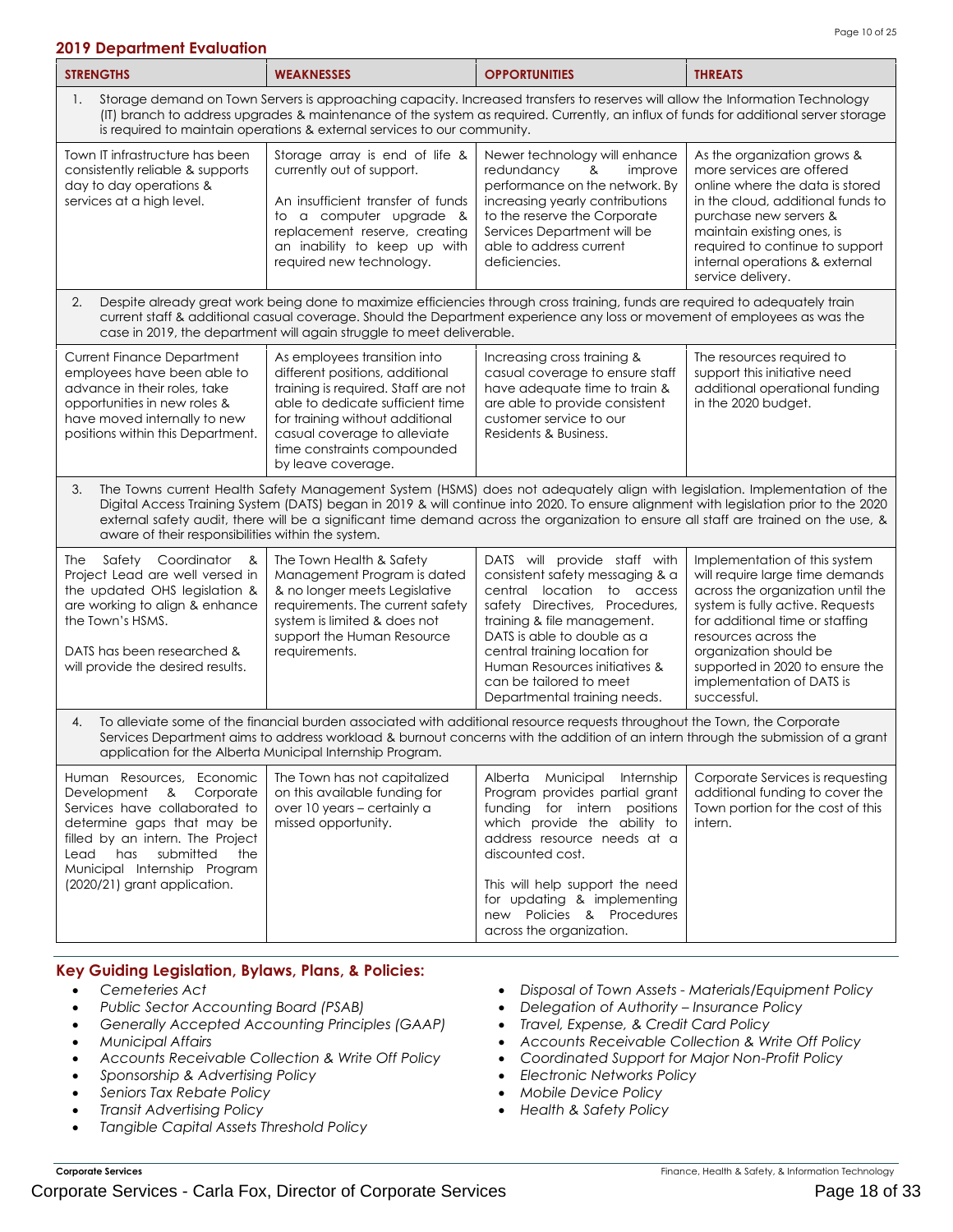## Community Services

### FCSS, Transit & Library



**95,350** in person library visits

**50** children attended HKFS **21,910** transit rides **29,826** total library collections





*allocate this time accordingly.*

#### *2019 OPERATING ACCOMPLISHMENTS 2020 OPERATING PRIORITIES*

- *Restructuring/adaption of Parent Link Programming due to reallocation of Network funds*
- *Significant increase in number of referrals to the Elder Abuse Prevention Program*
- *Community Dinner Program nominated for the 2019 Business Gala Community Ambassador Award*
- Improved transit signage by installing new graphics on transit *signs & bus stops*
- *Developed FCSS Communications Plan to increase awareness of the diverse programming & services*
- *353 tax returns completed through the Volunteer Income Tax Program*
- *Public access to the archive resources*
- *Digitizing of local newspapers for archives completed*

- *Continuation of program components with potential limited funding (e.g. continue supporting programs like Hinton Youth Advisory Council)*
- *Attempt to maintain status quo with Parent Link*
- *Restructure staffing & refocus priorities*
- *Continue to collaborate & develop deep relationships with community organizations & clients*
- *Adequately support growing programs (including Prevention of Elder Abuse & the Youth Centre)*
- *Finalization of the installation & implementation of the Self-Check-Out system*
- *Early literacy development for kids, as established in Library Plan of Service 2020-2023*
- *Improving of the access of information through technology*

**Service Level Expectations**

The community should expect to see a slight increase in the operating budget for this service in 2020. The **same level of service** will **cost more** mainly due to:



funds resulted in less funding for Hinton



Parent Link network reallocation of **Elder Abuse municipally funded rather than**<br>**Elder Abuse municipally funded rather than SERVICE LEVEL** grant funding



**Community Services** FCSS, Transit & Library

Community Services - FCSS, Transit & Library - Hans van Klaveren, Parks,... Page 19 of 33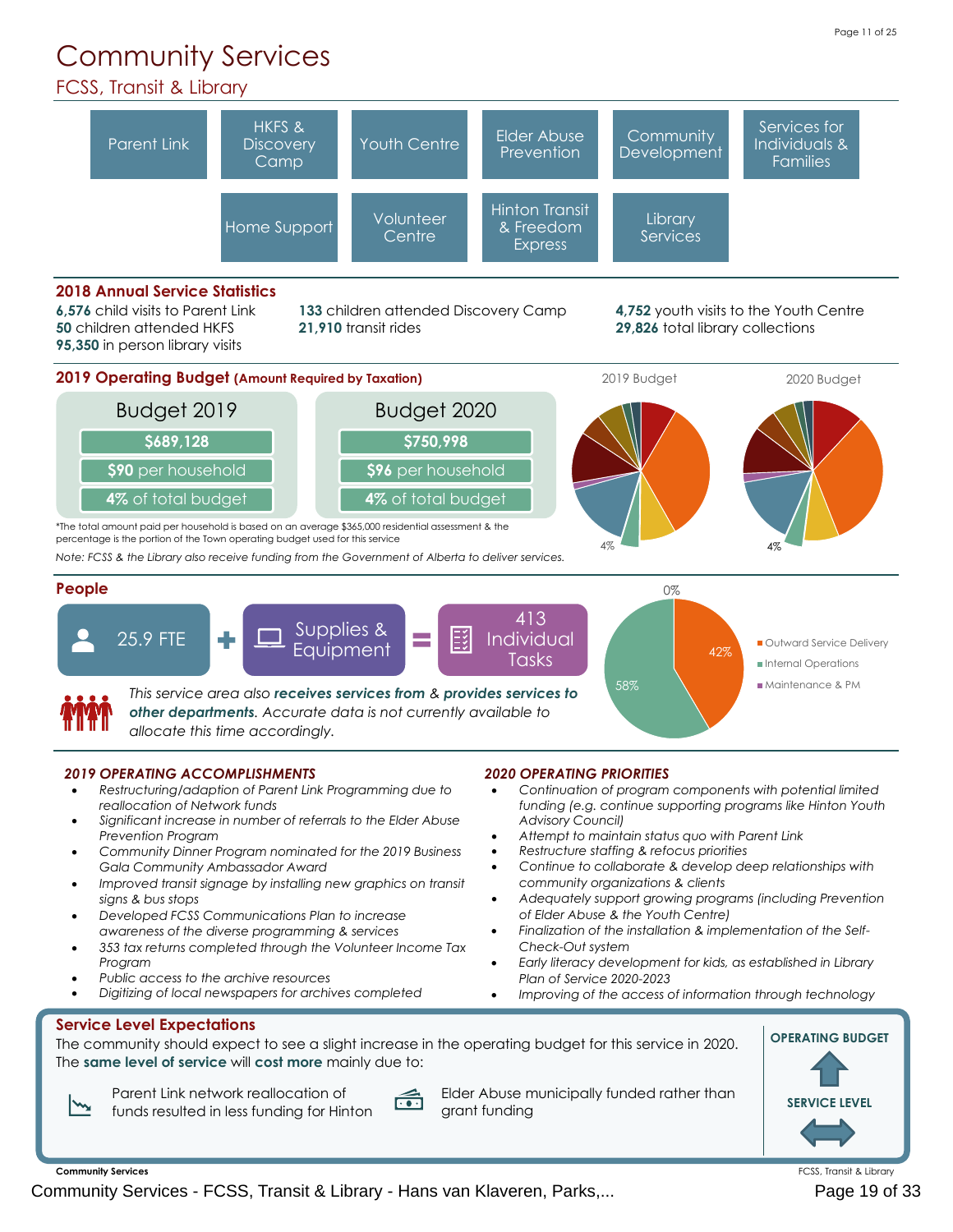| <b>ZUT7 DEPUNNIENI LYUIUUIIUII</b>                                                                                                                                                                                                                                                                                                                                                                                    |                                                                                                                                                  |                                                                                                                                                                                                                                                                                                                                                                                                                                                                                                                     |                                                                                                                                                                           |  |
|-----------------------------------------------------------------------------------------------------------------------------------------------------------------------------------------------------------------------------------------------------------------------------------------------------------------------------------------------------------------------------------------------------------------------|--------------------------------------------------------------------------------------------------------------------------------------------------|---------------------------------------------------------------------------------------------------------------------------------------------------------------------------------------------------------------------------------------------------------------------------------------------------------------------------------------------------------------------------------------------------------------------------------------------------------------------------------------------------------------------|---------------------------------------------------------------------------------------------------------------------------------------------------------------------------|--|
| <b>STRENGTHS</b>                                                                                                                                                                                                                                                                                                                                                                                                      | <b>WEAKNESSES</b>                                                                                                                                | <b>OPPORTUNITIES</b>                                                                                                                                                                                                                                                                                                                                                                                                                                                                                                | <b>THREATS</b>                                                                                                                                                            |  |
| FCSS programs are valued & well attended by the community. Due to space restrictions, current program growth is limited. As<br>access & demand for programs increase, the Department will not be able to accommodate community needs under the current<br>footprint. Other spaces should begin to be identified, & the 2020 FCSS Strategic Planning process will assist to identify necessary<br>program changes.     |                                                                                                                                                  |                                                                                                                                                                                                                                                                                                                                                                                                                                                                                                                     |                                                                                                                                                                           |  |
| Established programs that are<br>known & valued in the<br>community (e.g. Community<br>Dinner program, Hinton Kids for<br>Success).                                                                                                                                                                                                                                                                                   | Space restriction limits further<br>growth across FCSS programs.                                                                                 | Planning of the new Recreation<br>Centre offers opportunity to<br>provide additional<br>programming space.<br>2020 FCSS Strategic Planning<br>process to identify necessary<br>program changes.                                                                                                                                                                                                                                                                                                                     | A higher community demand<br>will not be able to me met.                                                                                                                  |  |
| 2.                                                                                                                                                                                                                                                                                                                                                                                                                    |                                                                                                                                                  | Collaboration with external agencies has ensured a broad range of services available to the community. With already limited<br>budgets & Provincial funding reductions, the Department will struggle to meet new & increased demands for services related to<br>mental health. Due to education & stigma reduction initiatives FCSS is seeing a higher demand for mental health services. Council<br>should expect to see future funding requests in order to maintain the same level of service for our community. |                                                                                                                                                                           |  |
| Collaboration with external<br>agencies to share costs &<br>resources.<br>Increased reliance on &<br>community use of FCSS                                                                                                                                                                                                                                                                                            | Limited budget to grow &<br>further develop programs. FCSS<br>receives a significant amount of<br>its budget from Provincial<br>funding sources. | Increased community<br>understanding of mental health<br>= less stigma; people seek more<br>social connection<br>opportunities.                                                                                                                                                                                                                                                                                                                                                                                     | Future funding from Province is<br>uncertain & decreases will<br>affect services offered by FCSS<br>& external agencies; resulting in<br>less services available overall. |  |
| programs.                                                                                                                                                                                                                                                                                                                                                                                                             |                                                                                                                                                  | Potential to exp& services to<br>serve diversified community<br>needs.                                                                                                                                                                                                                                                                                                                                                                                                                                              |                                                                                                                                                                           |  |
| 3.                                                                                                                                                                                                                                                                                                                                                                                                                    | experienced staff, compensation needs to increase to comparable positions in other communities.                                                  | Staff turnover has resulted in reduced program continuity & loss of invested training time & expenses. In order to retain competent &                                                                                                                                                                                                                                                                                                                                                                               |                                                                                                                                                                           |  |
| The engaged & service-<br>oriented staff have built a<br>significant amount of<br>community trust.                                                                                                                                                                                                                                                                                                                    | Due to low compensation<br>amounts & limited<br>programming resources, FCSS<br>struggles to retain programming<br>staff.                         | Development of FCSS<br>Communications Plan, which<br>includes increased use of<br>different marketing strategies to<br>reach new staffing<br>demographic.                                                                                                                                                                                                                                                                                                                                                           | Staff turnover & loss of younger<br>age staff.<br>Staff turnover results in<br>significant training time &<br>related expenses.                                           |  |
| 4.<br>staff retention.                                                                                                                                                                                                                                                                                                                                                                                                |                                                                                                                                                  | As with many of our other direct service areas, staff turnover is high in the Library; contributing to gaps in service & reduction in<br>program delivery. Additional time & funding for training & professional development opportunities should be provided to assist with                                                                                                                                                                                                                                        |                                                                                                                                                                           |  |
| Excellent library programs are<br>offered, & the community has<br>access to quality materials<br>through the library network.                                                                                                                                                                                                                                                                                         | High staff turnover has led to<br>unfulfilled projects.                                                                                          | Additional training opportunities<br>& professional development<br>may assist with retention of<br>outward facing employees.                                                                                                                                                                                                                                                                                                                                                                                        | Continued staff turnover<br>contributes to gaps in service or<br>program delivery reduction.                                                                              |  |
| Membership with Yellowhead Regional Libraries (YRL) does offer support in terms of shared resources. Without this membership<br>5.<br>Library advocacy for smaller centres often falls short when they are operating independently. Therefore, it is not in the Hinton Library<br>Services best interest if we are required to independently seek alternative avenues to increase awareness of programs and services. |                                                                                                                                                  |                                                                                                                                                                                                                                                                                                                                                                                                                                                                                                                     |                                                                                                                                                                           |  |
| YRL membership offers strong<br>negotiating & purchasing<br>power of resources.                                                                                                                                                                                                                                                                                                                                       | Representation & consideration<br>for smaller libraries is limited<br>without membership with YRL.                                               | Consider implementation of<br>24/7 access to catalogue &<br>databases to increase library<br>services awareness in the<br>region.                                                                                                                                                                                                                                                                                                                                                                                   | Limited library innovation &<br>community awareness<br>throughout the region.<br>Limited advocacy & higher                                                                |  |
|                                                                                                                                                                                                                                                                                                                                                                                                                       |                                                                                                                                                  |                                                                                                                                                                                                                                                                                                                                                                                                                                                                                                                     | costs if the Hinton Library pays<br>independently for database<br>licencing & resources.                                                                                  |  |

- *Family & Community Support Services Act*
- *FCSS Regulation (derived from Act)*
- *Libraries Act*
- *Libraries Regulations (derived from Act)*
- *Hinton Municipal Library Board Bylaws*
- *Traffic Enforcement Act*
- *Traffic Laws*
- *Youth Council Committee Bylaw*
- *Library 3-year Services Plan*
- *Collective Agreement*
- *Quality of Life Grant Program Policy*
- *Public Art Policy*
- *Coordinated Support for Major Non-Profit Policy*
- *Transit Advertising Policy*
- *Sponsorship & Advertising Policy*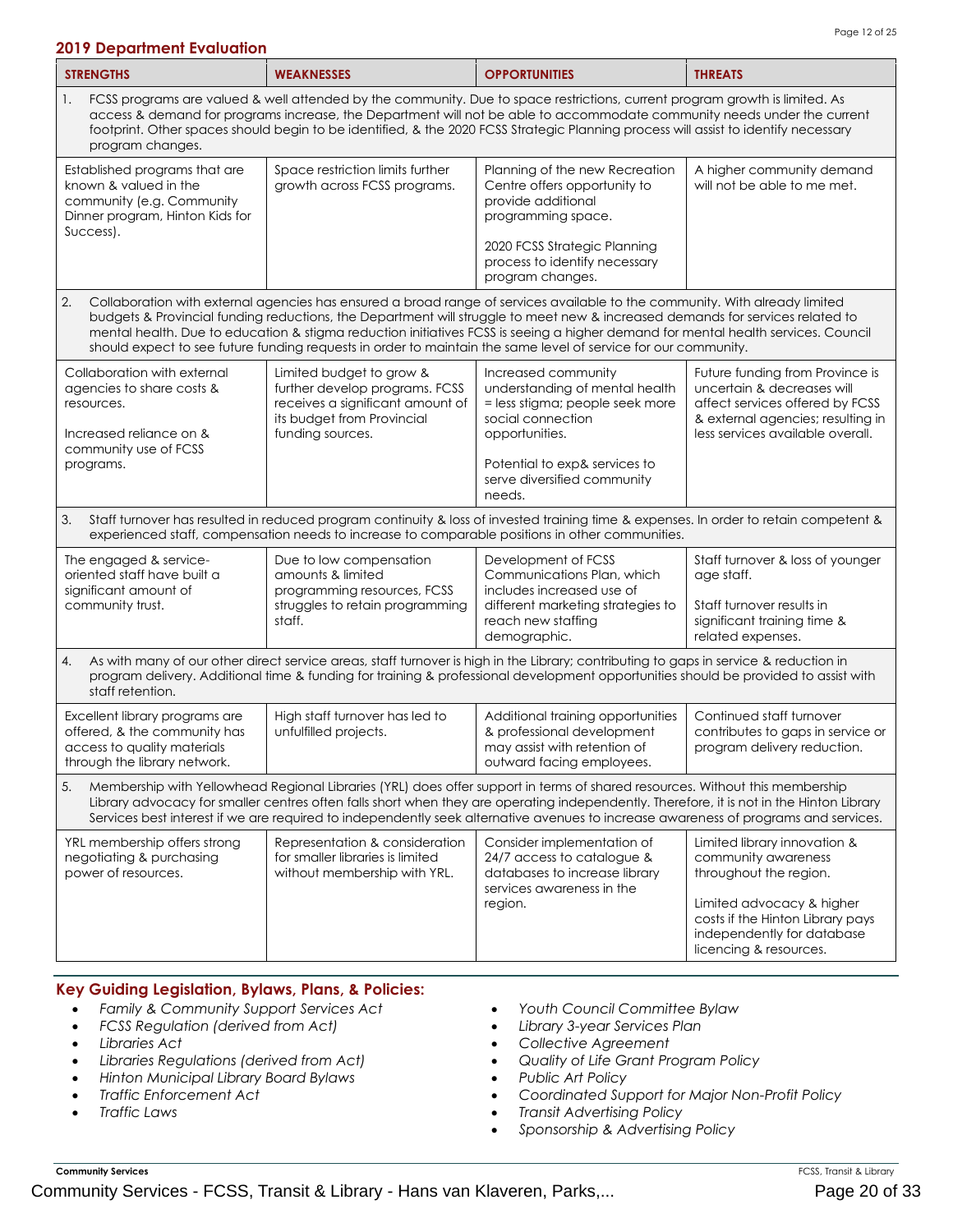### Parks, Recreation, & Culture

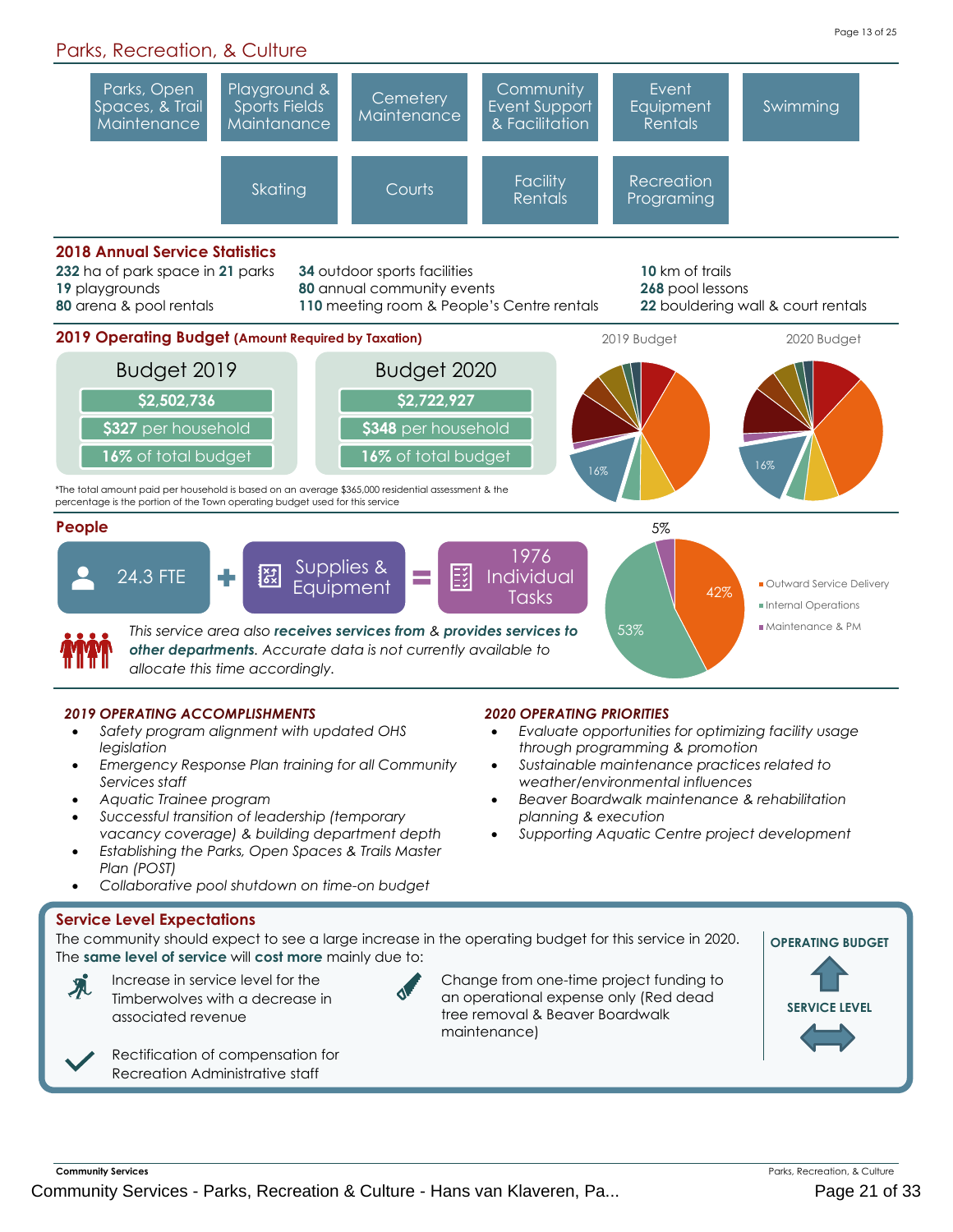| <b>STRENGTHS</b>                                                                                                                                                                                                                                                                                                                                                                                                                                                                                                                                                                                                                                                                                                                                                                                                                                  | <b>WEAKNESSES</b>                                                                                                                                                                                                              | <b>OPPORTUNITIES</b>                                                                                                                                                                                                                                                                                                                                                                                                                                                                                                                               | <b>THREATS</b>                                                                                                                                                                                            |  |
|---------------------------------------------------------------------------------------------------------------------------------------------------------------------------------------------------------------------------------------------------------------------------------------------------------------------------------------------------------------------------------------------------------------------------------------------------------------------------------------------------------------------------------------------------------------------------------------------------------------------------------------------------------------------------------------------------------------------------------------------------------------------------------------------------------------------------------------------------|--------------------------------------------------------------------------------------------------------------------------------------------------------------------------------------------------------------------------------|----------------------------------------------------------------------------------------------------------------------------------------------------------------------------------------------------------------------------------------------------------------------------------------------------------------------------------------------------------------------------------------------------------------------------------------------------------------------------------------------------------------------------------------------------|-----------------------------------------------------------------------------------------------------------------------------------------------------------------------------------------------------------|--|
| Though regulatory application processes caused project delays in 2019, applicable staff have been adequately trained to better<br>1.<br>understand how work practices must adjust when working in or around the valuable wetland. Regulatory applications have been<br>submitted to Alberta Environment & Parks (AEP) for approval. Timelines for boardwalk deliverables are dependant on weather &<br>animal habitat conditions.                                                                                                                                                                                                                                                                                                                                                                                                                 |                                                                                                                                                                                                                                |                                                                                                                                                                                                                                                                                                                                                                                                                                                                                                                                                    |                                                                                                                                                                                                           |  |
| Parks staff received Wetland<br>Regulatory Training in<br>preparation for Boardwalk<br>Maintenance Plan approval by<br>AEP.                                                                                                                                                                                                                                                                                                                                                                                                                                                                                                                                                                                                                                                                                                                       | Boardwalk maintenance did<br>not occur in 2019 due to<br>regulatory issues. More<br>manpower will be required in<br>2020 to compensate for<br>maintenance & repair backlog.<br>This may impact level of service<br>priorities. | Appropriate time has been<br>allocated to adequately plan<br>the integration of the<br>Boardwalk & Maxwell Lake<br>Bridge into the overall Maxwell<br>Lake Recreation Outline Plan.                                                                                                                                                                                                                                                                                                                                                                | Changing/unexpected<br>weather or animal habitat<br>conditions can cause<br>maintenance plan delays due<br>to maintenance plan<br>amendment application<br>requirements.                                  |  |
| 2.                                                                                                                                                                                                                                                                                                                                                                                                                                                                                                                                                                                                                                                                                                                                                                                                                                                | do so may result in decreased population retention & diminished quality of life.                                                                                                                                               | With rising seniors' populations, the department is already seeing a shift in desired recreational activities. The department must<br>remain in tune with recreation trends & plan to update facilities & amenities to meet the needs of the changing populous. Failure to                                                                                                                                                                                                                                                                         |                                                                                                                                                                                                           |  |
| The Department monitors<br>recreation trends & is often<br>able to accommodate trial<br>programming periods (e.g.<br>Pickle Ball).                                                                                                                                                                                                                                                                                                                                                                                                                                                                                                                                                                                                                                                                                                                | Adjustment to outdoor facilities<br>to accommodate<br>programming trends requires<br>financial resources which is not<br>available or budgeted.                                                                                | Growing demographics in<br>certain age groups & the<br>increased participation will<br>support specific projects such<br>as Pickle Ball amenity.                                                                                                                                                                                                                                                                                                                                                                                                   | If sufficient funding does not<br>exist to meet community needs,<br>population/group retention is at<br>risk.                                                                                             |  |
| 3.<br>will still be required to maintain operational stability.                                                                                                                                                                                                                                                                                                                                                                                                                                                                                                                                                                                                                                                                                                                                                                                   |                                                                                                                                                                                                                                | Lifecycle of the aquatic facility is in its last phase. The community at large continues to be in support of an upgrade which will<br>enhance user experience. Even with continued adequate operational funding, the facility continues to require more & more<br>operational adjustments & maintenance work on weekly basis. This is not sustainable & will ultimately result in either additional FTE for<br>the same level of service, or a reduced level of service. Should upgrade timelines be pushed beyond 5 years, significant investment |                                                                                                                                                                                                           |  |
| <b>Recreation Centre has</b><br>historically received adequate<br>operational funding & has seen<br>consistent usage by user groups<br>& public individuals.                                                                                                                                                                                                                                                                                                                                                                                                                                                                                                                                                                                                                                                                                      | Aquatic facility lifecycle is in its<br>last phase; visitor experience &<br>amenities are not meeting<br>current standards.                                                                                                    | The community at large is still in<br>support of an upgrade to the<br>recreation facility with a focus<br>on the aquatic centre.                                                                                                                                                                                                                                                                                                                                                                                                                   | Should funding challenges<br>require that aquatic centre<br>upgrade timelines be pushed<br>beyond 5 years, a significant<br>mid-term investment will be<br>required to maintain<br>operational stability. |  |
| 4.                                                                                                                                                                                                                                                                                                                                                                                                                                                                                                                                                                                                                                                                                                                                                                                                                                                | operational funding would not support the level of service that they provide.                                                                                                                                                  | The community receives a high level of service from civic agencies. Within the Department, these agencies are largely supported by<br>the Event Coordinator. If these agencies are not successful, the Department could not internalize these functions, as current                                                                                                                                                                                                                                                                                |                                                                                                                                                                                                           |  |
| Department staff are actively<br>engaged with user groups &<br>continues to build on strong<br>historical relationships.                                                                                                                                                                                                                                                                                                                                                                                                                                                                                                                                                                                                                                                                                                                          | Time & resources available to<br>the Department would not be<br>sufficient to take on agency<br>functions.                                                                                                                     | Continuation of community<br>group partnerships will help<br>them sustain efficient delivery<br>of programs & events.                                                                                                                                                                                                                                                                                                                                                                                                                              | Municipal support, both<br>financial & operational, civic<br>agencies is paramount. Should<br>agencies fold, the department<br>cannot sustain the level of<br>service.                                    |  |
| 5.                                                                                                                                                                                                                                                                                                                                                                                                                                                                                                                                                                                                                                                                                                                                                                                                                                                |                                                                                                                                                                                                                                | School funding is limited to attend swimming lessons. The most significant barrier being transportation costs. The Department will be<br>looking at potential options to either reduce facility costs or contribute to transportation costs for elementary students to attend<br>swimming lessons. It is necessary to ensure this life skill is provided to ensure the safety of our river adjacent community.                                                                                                                                     |                                                                                                                                                                                                           |  |
| Aquatic program delivery is of<br>high standards, we are<br>affiliated with the Lifesaving<br>Society.                                                                                                                                                                                                                                                                                                                                                                                                                                                                                                                                                                                                                                                                                                                                            | Schools have limited funding to<br>support the students to attend<br>lesson programs as part of the<br>curriculum.                                                                                                             | Supporting the schools with<br>opportunities to attend by<br>reducing their contribution to<br>facility usage or transportation<br>to the aquatic/school facility.                                                                                                                                                                                                                                                                                                                                                                                 | Elementary school age children<br>will not be able to (learn how<br>to) swim, reducing the overall<br>safety of our river adjacent<br>community.                                                          |  |
| Key Guiding Legislation, Bylaws, Plans, & Policies:<br>Water Act, Fisheries Act, Migratory Birds Act<br>Civic Agency & Crown L& Agreements<br>Cemeteries Act<br>Service Levels for Parks & Recreation Policy (under<br><b>Traffic Enforcement Act</b><br>revision)<br><b>Traffic Laws</b><br><b>Weed Control Policy</b><br>$\bullet$<br>Canadian Playground Safety Institute Regulations<br>Recreation & Parks User Fees Policy<br>٠<br>Life Saving Society Aquatic Safety Standards<br><b>Flag Policy</b><br>$\bullet$<br>Life Saving Society Policies & Procedures<br>Sponsorship & Advertising Policy<br>$\bullet$<br>Pool Safety Plan (incl. Directives & Procedures)<br>Public Art Policy<br>٠<br>Alberta Heath Public Pool Standards<br>Culture Policy<br>Naming Policy<br>Parks, Open Spaces, & Trails Master Plan<br>Collective Agreement |                                                                                                                                                                                                                                |                                                                                                                                                                                                                                                                                                                                                                                                                                                                                                                                                    |                                                                                                                                                                                                           |  |

**Community Services Parks, Recreation, & Culture Parks, Recreation, & Culture**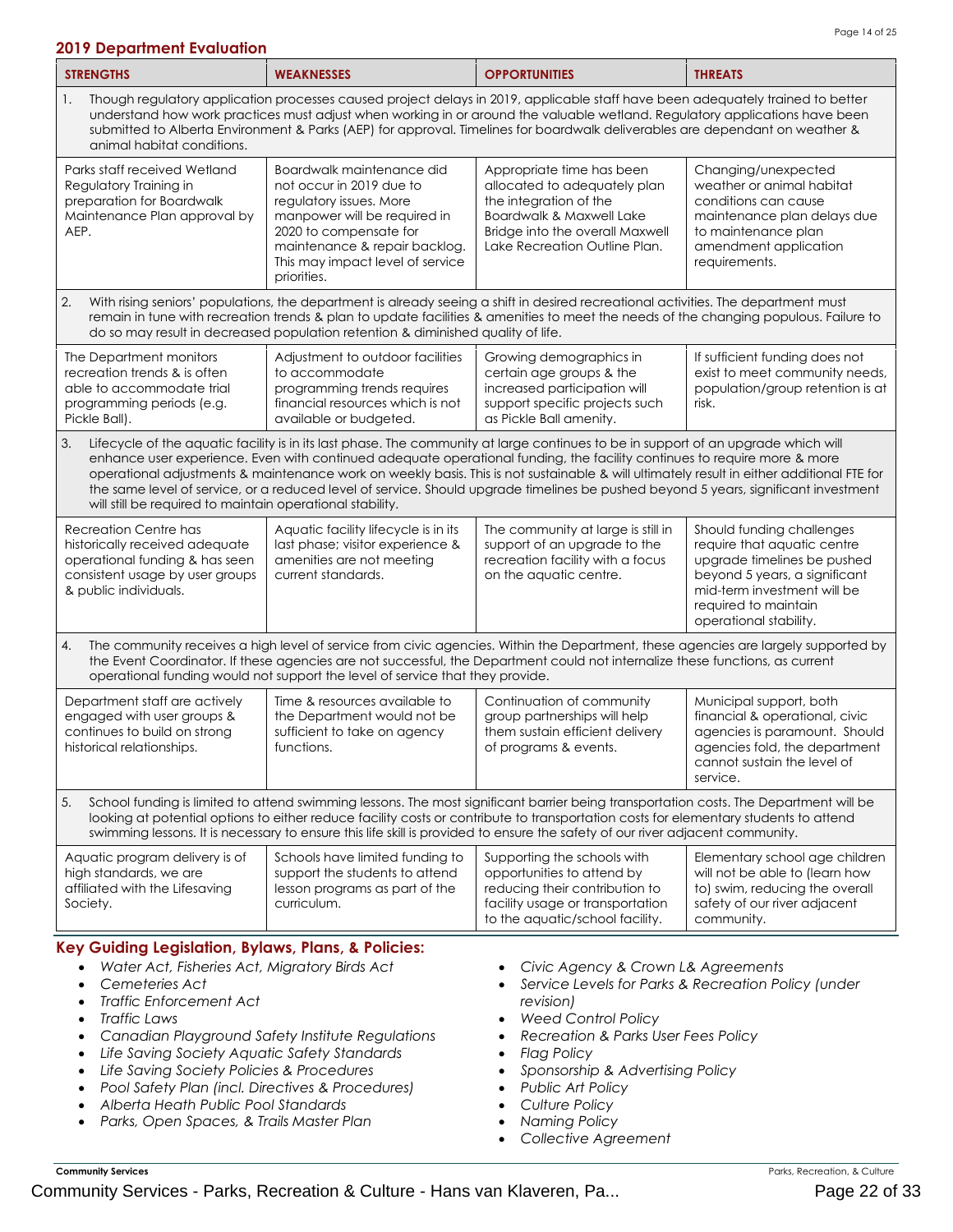### Protective Services

### Bylaw Enforcement, Animal Control, & Automated Traffic Enforcement (ATE)



#### **Service Level Expectations**

The community should expect to see a slight increase in the operating budget for this service in 2020. The **same level of service** will **cost more** mainly due to:



M **SERVICE LEVEL** andatory certification training

Protective Services - Todd Martens, Fire Chief/Protective Services Manag... Page 23 of 33

**OPERATING BUDGET**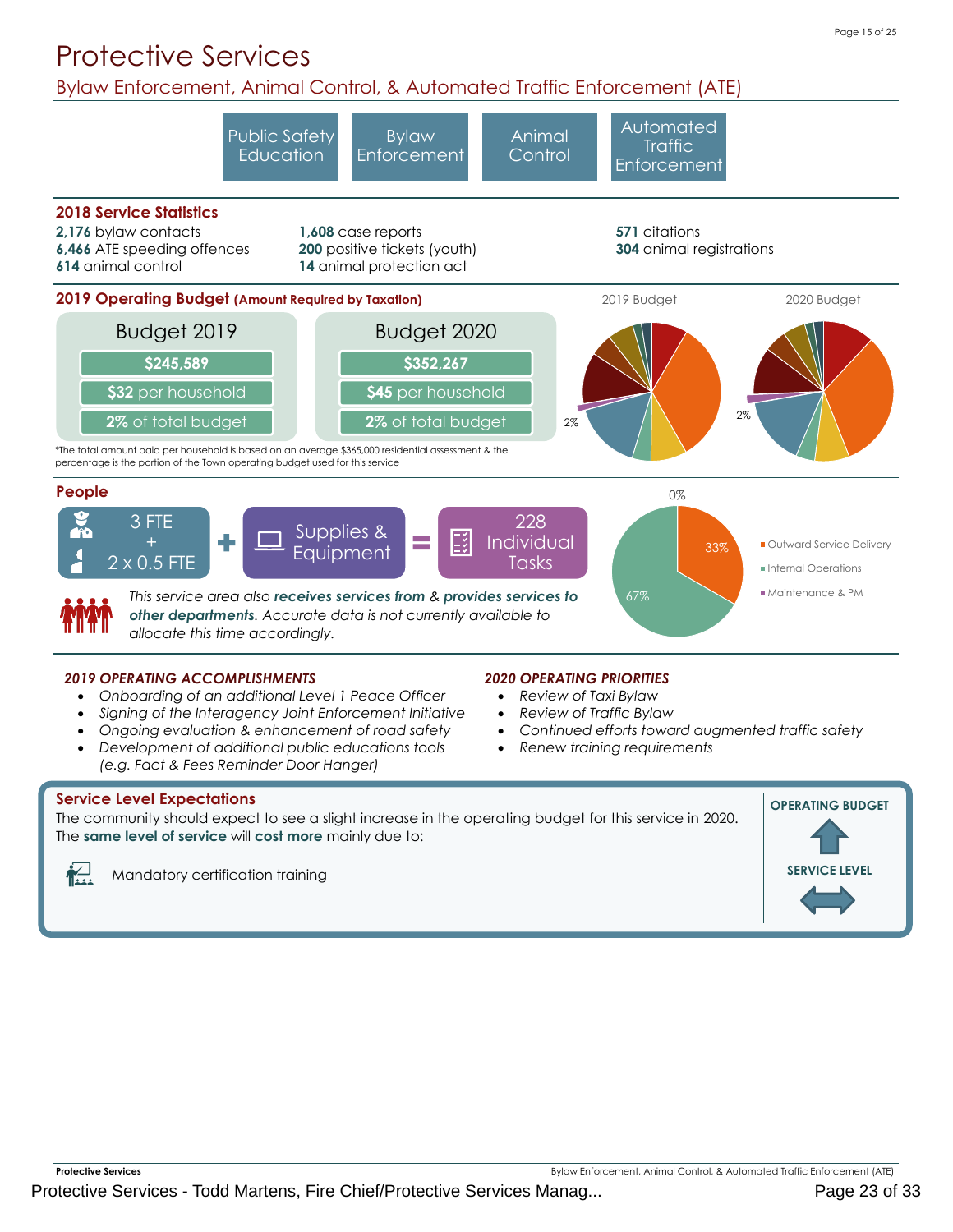| <b>STRENGTHS</b>                                                                                                | <b>WEAKNESSES</b>                                                                                                                                                 | <b>ORTUNITIES</b><br>OP'                     | <b>THREATS</b>                                                                                                       |
|-----------------------------------------------------------------------------------------------------------------|-------------------------------------------------------------------------------------------------------------------------------------------------------------------|----------------------------------------------|----------------------------------------------------------------------------------------------------------------------|
| the contract of the contract of the contract of the contract of the contract of the contract of the contract of | 100 - 100 - 100 - 100 - 100 - 100 - 100 - 100 - 100 - 100 - 100 - 100 - 100 - 100 - 100 - 100 - 100 - 100 - 10<br>the contract of the contract of the contract of | the control of the control of the control of | the control of the control of the<br>the contract of the contract of the contract of the contract of the contract of |

| With the hiring of an additional Level 1 Peace Officer, burnout due to extended overtime & on-call rotations will be reduced & the<br>department is excited to provide a better work/life balance for employees. A gap analysis will be conducted in 2020 to determine<br>where budgetary savings can be reallocated to ensure Council & community expectations are met.                                                                                                                                                                   |                                                                                                                                  |                                                                                      |                                                                 |  |
|--------------------------------------------------------------------------------------------------------------------------------------------------------------------------------------------------------------------------------------------------------------------------------------------------------------------------------------------------------------------------------------------------------------------------------------------------------------------------------------------------------------------------------------------|----------------------------------------------------------------------------------------------------------------------------------|--------------------------------------------------------------------------------------|-----------------------------------------------------------------|--|
| Hiring of additional Level 1<br>Peace Officer in 2019.                                                                                                                                                                                                                                                                                                                                                                                                                                                                                     | Gap/community expectation<br>analysis 2020 is needed to<br>identify optimal<br>usage/scheduling of new Level<br>l Peace Officer. | Overtime savings can be<br>reallocated to other areas<br>within Protective Services. | Public perception/expectation<br>of increased level of service. |  |
| The current Automated Traffic Enforcement (ATE) program should be improved to enhance community safety beyond speed fines<br>2.<br>by encompassing red light, stop sign & cross walk infractions in Hinton. Access to data & program oversight can be more efficiently<br>managed by bringing the program in house. Elimination of the ATE program would be detrimental to community safety initiatives,<br>would increase workload demands for Peace Officers related to speed infractions & would negatively impact the services offered |                                                                                                                                  |                                                                                      |                                                                 |  |

through the Community Grant Program.

| ATE program in place as safety<br>The current ATE contractor is<br>initiative & provides revenue;<br>hard to manage, the system is<br>some of which is dedicated to<br>not easily tailored to<br>community needs & data takes<br>Hinton's Community Grant<br>1.5 months to access.<br>Program. | Enhance community safety by<br>tailoring the system to<br>community needs (cross walks,<br>red lights & stop signs). The<br>system will be easily<br>manageable, increasing<br>accountability & access to<br>data would be instant. | Without an ATE program, risk to<br>community safety increases &<br>new sources of funding for the<br>Community Grant Program will<br>have to be determined. |
|------------------------------------------------------------------------------------------------------------------------------------------------------------------------------------------------------------------------------------------------------------------------------------------------|-------------------------------------------------------------------------------------------------------------------------------------------------------------------------------------------------------------------------------------|-------------------------------------------------------------------------------------------------------------------------------------------------------------|
|------------------------------------------------------------------------------------------------------------------------------------------------------------------------------------------------------------------------------------------------------------------------------------------------|-------------------------------------------------------------------------------------------------------------------------------------------------------------------------------------------------------------------------------------|-------------------------------------------------------------------------------------------------------------------------------------------------------------|

- *Animal Protection Act*
- *Dangerous Dog Act*
- *Environmental Protection & Enhancement Act*
- *Gaming, Liquor & Cannabis Act*
- *Petty Trespass Act*
- *Provincial Offences Procedure Act*
- *Tobacco & Smoking Reduction Act*
- *Traffic Safety Act*
- *Trespass to Premises Act*
- *Weed Act*
- *Alberta Gaming, Liquor & Cannabis (AGLC) Licencing*
- *Animal Control Bylaw*
- *Anti Idling Bylaw*
- *Business License Bylaw*
- *Cannabis Consumption Bylaw*
- *Curfew, Children / Night Time Bylaw*
- *Fire Bylaw*
- *Fireworks Prohibition Bylaw*
- *Gun / Firearms Bylaw*
- *Land Use Bylaw (LUB)*
- *Nuisance Bylaw*
- *Public Disturbance Bylaw*
- *Refuse / Garbage Bylaw*
- *Taxi Bylaw*
- *Traffic Bylaw*
- *ATE Policy*
- *ATE Traffic Enforcement Proceeds Policy*
- *ATE Traffic Enforcement Technology Guidelines*
- *ATE Traffic Enforcement Training Guidelines*
- *Peace Officer Program Policy & Procedures Manual*
- *Complaints Against Peace Officers Policy*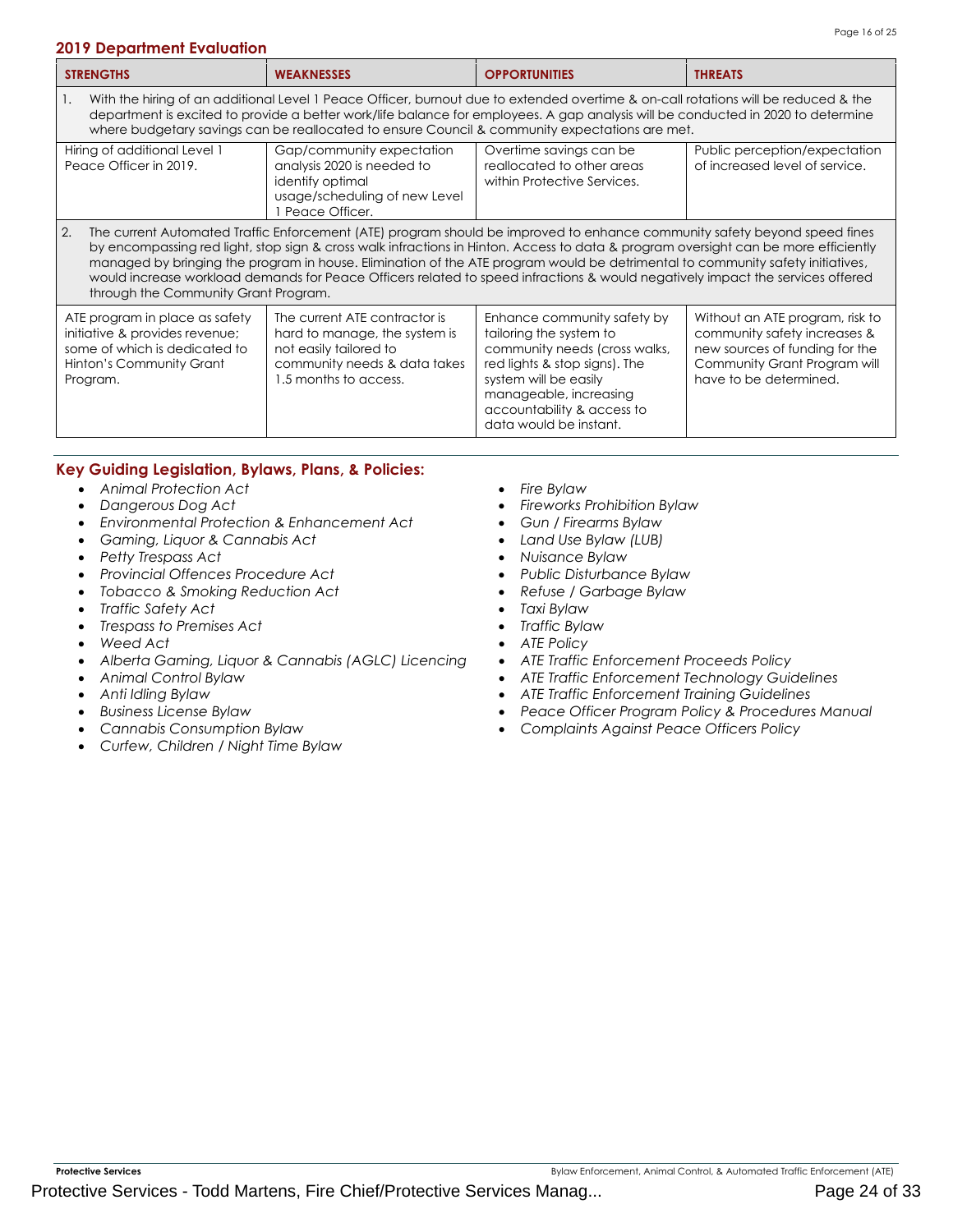

Note: Due to the nature of the work this service area performs & a limited timeline, task collection was not gathered this year.

#### *2019 OPERATING ACCOMPLISHMENTS 2020 OPERATING PRIORITIES*

- Investigated 4713 complaints
- Issued 862 violation tickets

**Officers** 

- Attended 52 community events & outreach initiatives from April 1 to September 30
- 55 pro-active &/or check stops were conducted by foot & bike patrols between April 1 & September 30
- Collaborated with other specialized units such as: serious crimes, crime reduction, forensic identification services, Zebra Centre, & police dog services

- Continued focus on reducing property crime.
- Property crime enforcement & education approaches to be continued
- Interagency Emergency Preparedness training
- Community engagement & involvement to remain a priority
- Continued consultation & information sharing with the community

#### **Service Level Expectations**

The community should expect to see a slight increase in the operating budget for this service in 2020. The **same level of service** will **cost more** mainly due to:



**Key Guiding Legislation, Bylaws, Plans, & Policies:**  *Federal & Provincial Laws including but not limited to:*

- *Controlled Drugs & Substances Act*
- *Criminal Code*

原

- *Criminal Records Act*
- *DNA Identification Act*
- *Firearms Act*
- *Identification of Criminals Act*
- *Royal Canadian Mounted Police Act*
- *Security Offences Act*
- *Sex Offender Information Registration Act*
- *Traffic Act*
- *Witness Protection Program Act*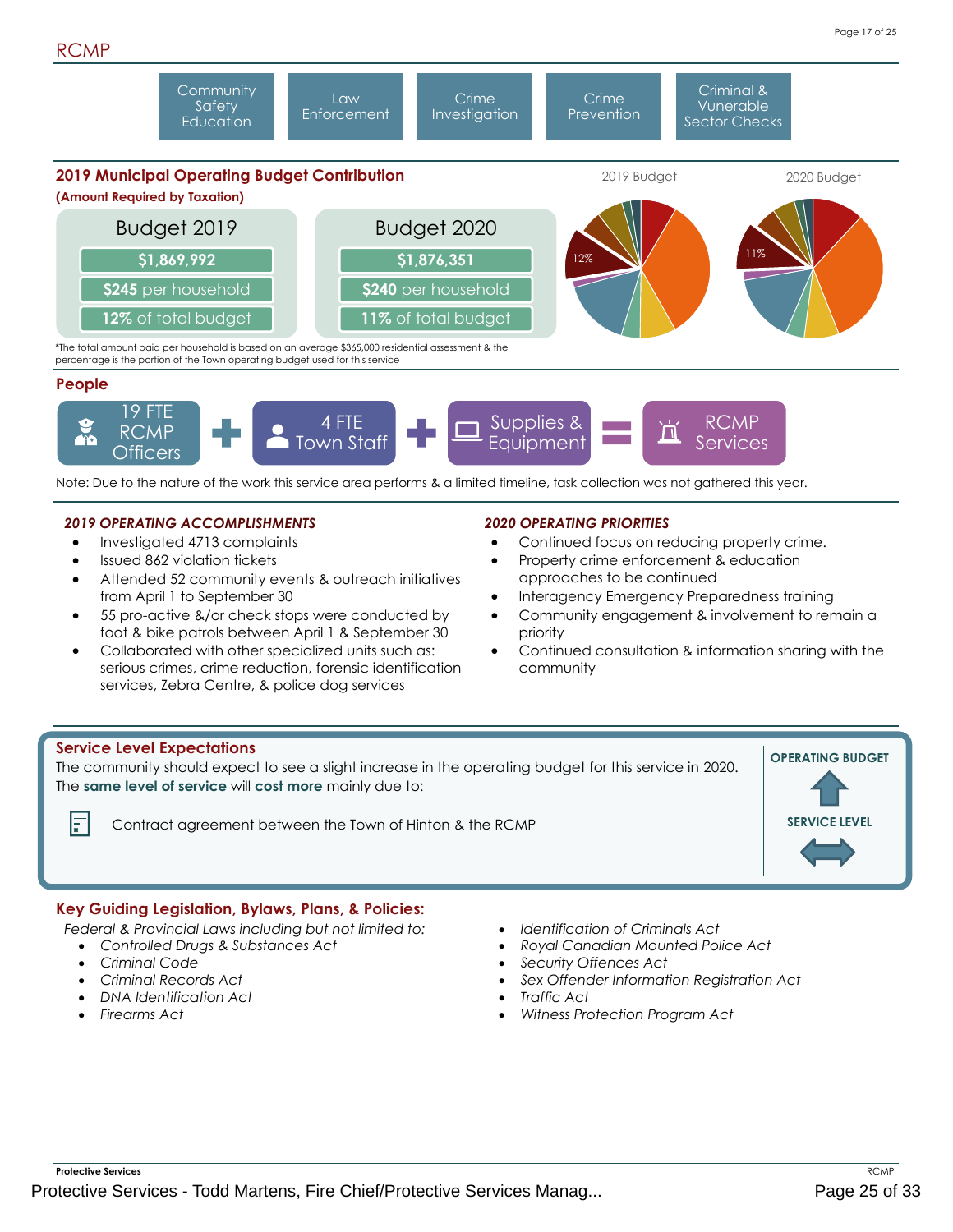This page left intentionally blank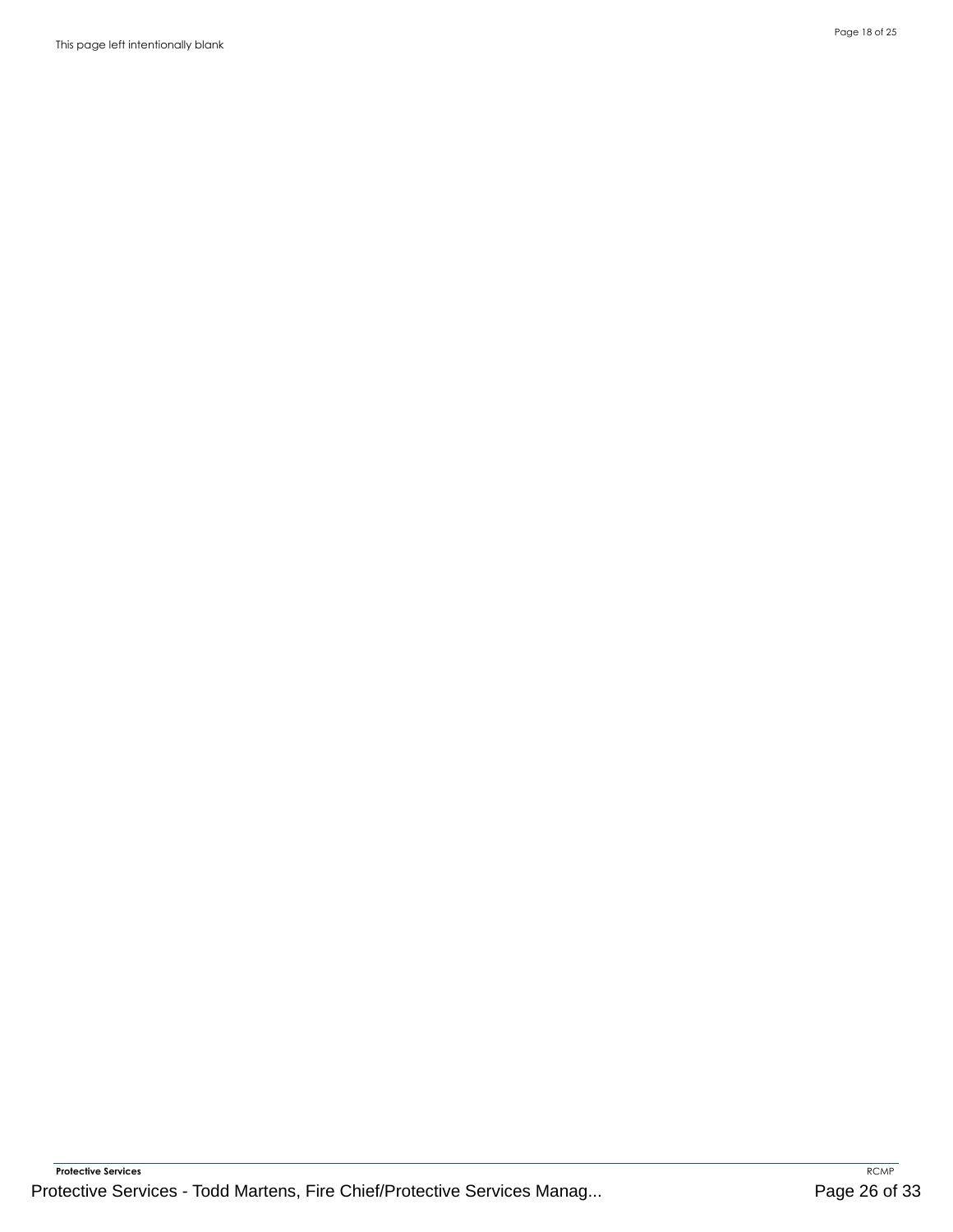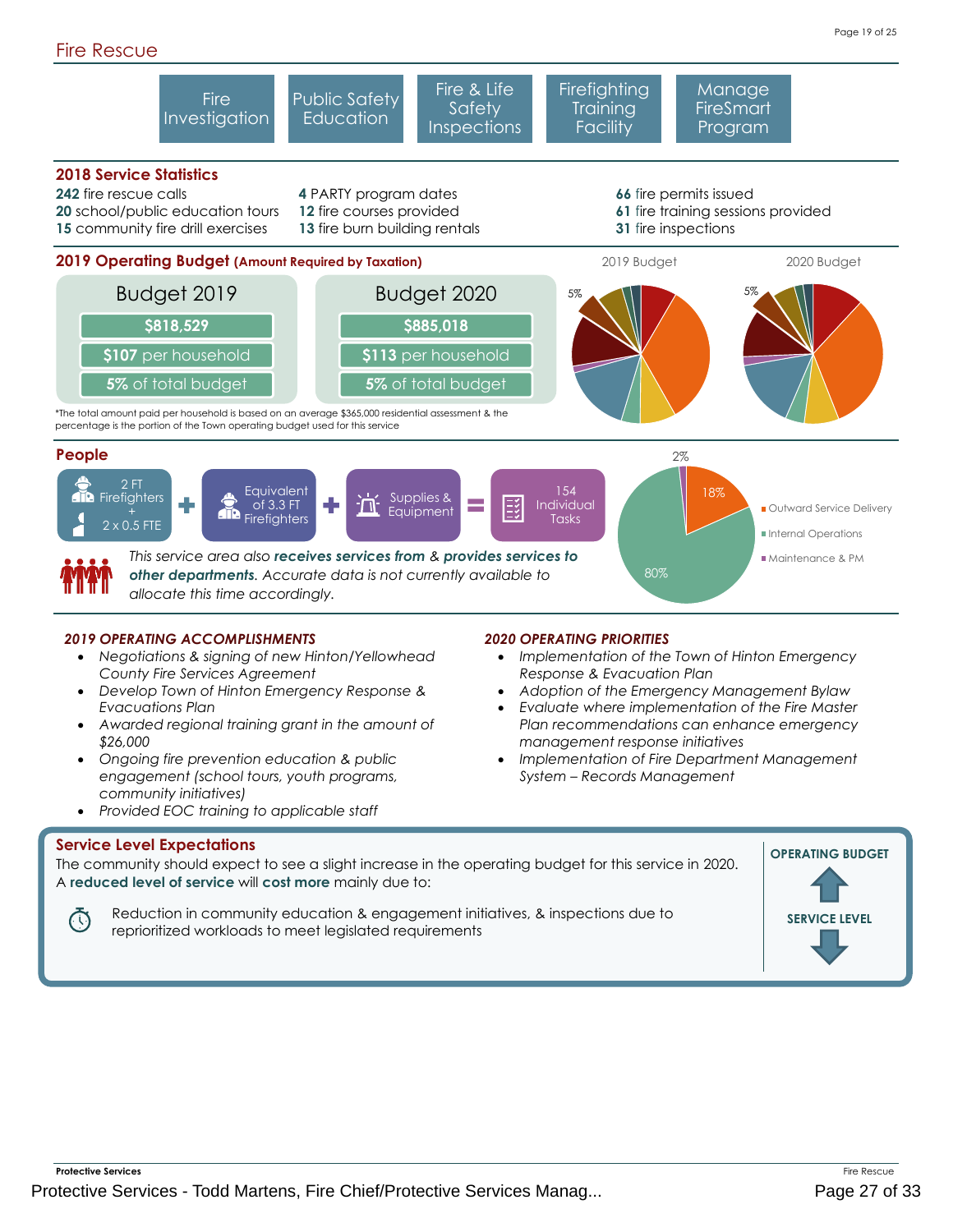| <b>STRENGTHS</b>                                                                                                                                                                                                                                                                                                                                                                                                                                                                                                                                                    | <b>WEAKNESSES</b>                                                                                                                                                                                                                                                                                                                                                                | <b>OPPORTUNITIES</b>                                                                                                                                                        | <b>THREATS</b>                                                                                                            |  |
|---------------------------------------------------------------------------------------------------------------------------------------------------------------------------------------------------------------------------------------------------------------------------------------------------------------------------------------------------------------------------------------------------------------------------------------------------------------------------------------------------------------------------------------------------------------------|----------------------------------------------------------------------------------------------------------------------------------------------------------------------------------------------------------------------------------------------------------------------------------------------------------------------------------------------------------------------------------|-----------------------------------------------------------------------------------------------------------------------------------------------------------------------------|---------------------------------------------------------------------------------------------------------------------------|--|
| Due to budget constraints, the initiatives within the Fire Master Plan are backlogged. As a result, staff succession planning,<br>$\mathbf{1}$ .<br>volunteer retention & department response & preparedness challenges are compounded. In particular, the department is unable<br>to grow the Work Experience Program (WEP) (see#2 below) due to lack of space. Purchase of the Emergency Medical Services<br>(EMS) portion of the Emergency Services Building will ensure designated Emergency Operations Centre (EOC) space & adherence<br>to code requirements. |                                                                                                                                                                                                                                                                                                                                                                                  |                                                                                                                                                                             |                                                                                                                           |  |
| Successful WEP - Department<br>continues to see high volume of<br>applications to the program.                                                                                                                                                                                                                                                                                                                                                                                                                                                                      | Lack of office, training &<br>storage space. Current WEP<br>rooms do not meet fire code.                                                                                                                                                                                                                                                                                         | Purchase of EMS portion of<br><b>Emergency Services Building</b><br>has been requested in 2020<br>Budget.                                                                   | Lack of incremental steps to<br>align with the Fire Master Plan                                                           |  |
| 2.                                                                                                                                                                                                                                                                                                                                                                                                                                                                                                                                                                  | Though the Department is able to successfully train staff, due to stagnant hiring practices training investment dollars are often lost<br>to low Paid On Call (POC) retention. Increasing the number of WEP students would ensure that training dollars are put to good use<br>by ensuring an appropriate number of responders on each call.                                     |                                                                                                                                                                             |                                                                                                                           |  |
| The Department offers ongoing<br>quality training using internal<br>trainers or contracted external<br>trainers.                                                                                                                                                                                                                                                                                                                                                                                                                                                    | Training dollars are often lost<br>due to low POC member<br>retention.                                                                                                                                                                                                                                                                                                           | An increase to the number of<br>WEP students is be low cost &<br>would assist with guaranteed<br>emergency response.                                                        | The Department offers ongoing<br>quality training using internal<br>trainers or contracted external<br>trainers.          |  |
| 3.                                                                                                                                                                                                                                                                                                                                                                                                                                                                                                                                                                  | Despite having the appropriate equipment to meet High Intensity Residential Fire (HIRF) standards, the Department does not have<br>sufficient staffing numbers to meet provincial legislation for response times. Additional WEP students & incremental increases to<br>Department FTEs level of service & will assist with Emergency Management & Fire Prevention requirements. |                                                                                                                                                                             |                                                                                                                           |  |
| Department equipment<br>currently aligns with legislated<br>requirements.                                                                                                                                                                                                                                                                                                                                                                                                                                                                                           | Department lacks the<br>guaranteed number of<br>responders required to achieve<br>legislated requirements.                                                                                                                                                                                                                                                                       | Incremental FTE increases will<br>assist with:<br>Legislated Requirements<br>-1.<br>2.<br><b>Emergency Medical</b><br>Service response<br>3.<br><b>Emergency Management</b> | Lack of HIRF standard can<br>deter/impact development<br>due to density requirements.                                     |  |
| Though the Town was successful in conducting EOC training for all applicable staff, time constraints & staff turn over resulted in the<br>$\overline{4}$ .<br>inability to perform provincially required table-top & training exercises. As such, the Town was marked delinquent on our annual<br>Alberta Emergency Management Agency (AEMA) audit. Training in 2020 will position Hinton to receive full funding from the<br>province in the event of an incident.                                                                                                 |                                                                                                                                                                                                                                                                                                                                                                                  |                                                                                                                                                                             |                                                                                                                           |  |
| Conducted Emergency<br><b>Operations Centre training</b><br>through NAIT with all applicable<br>TOH staff. The EOC position list<br>has been filled.                                                                                                                                                                                                                                                                                                                                                                                                                | Town of Hinton marked<br>delinquent on AEMA Audit & is<br>not meeting provincial<br>Emergency Management Act<br>(EMA) requirements.                                                                                                                                                                                                                                              | <b>Emergency Management</b><br>training to be conducted in<br>2020 to bring the Town closer to<br>compliance.                                                               | Reduced or partial funding<br>from province for disaster<br>relief/recovery. Burden to be<br>carried by Hinton taxpayers. |  |

- *Alberta Health Services Act – Medical First Responders*
- *Emergency Management Act*
- *National Fire Protection Association (NFPA Standards)*
- *Alberta Fire Codes*
- *NFPA Level 2 training standards*
- *Firefighter Alberta Code of Practice*
- *Alberta's High Intensity Residential Fire Legislation (HIRF Standard)*
- *Code of Practice for Firefighters*
- *Commission of Fire Accreditation International (CFAI)*
- *Alberta Building Code*
- *Underwriters Laboratories (UL/ULC)*
- *International Fires Service Training Association (IFSTA)Fire Bylaw*
- *Fireworks Prohibition Bylaw*
- *Fire Department Master Plan*
- *Fire Inspections*
- *Fire Quality Management Plan (QMP)Policy*
- *Fire Department Service Levels Policy*
- *Town Employees on Volunteer Fire Department Policy*
- *Public Accident Response Policy*
- *Hinton Fire Standard Operating Guidelines (SOG)*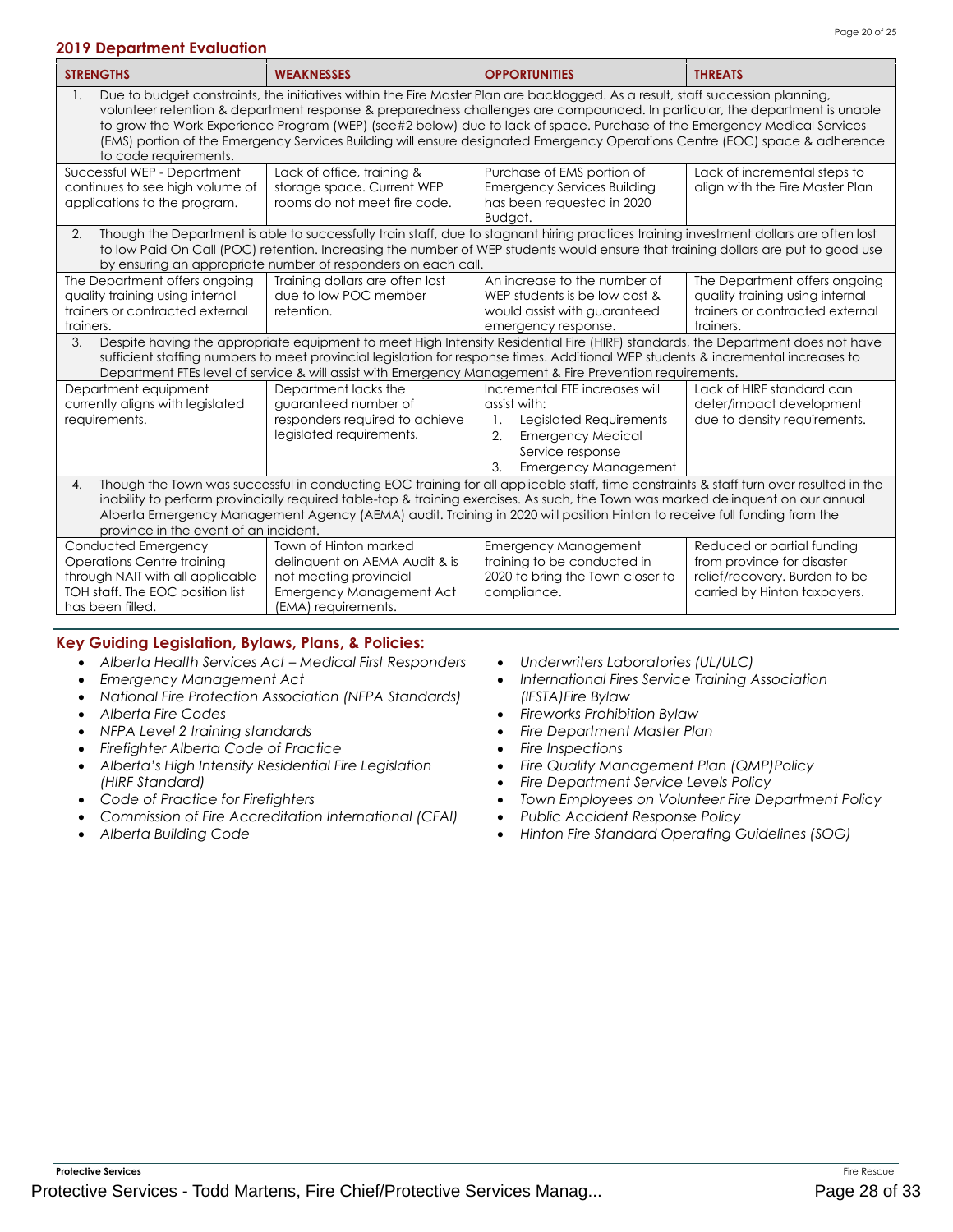### Development Services

#### Planning, Development, Engineering, & Capital Projects

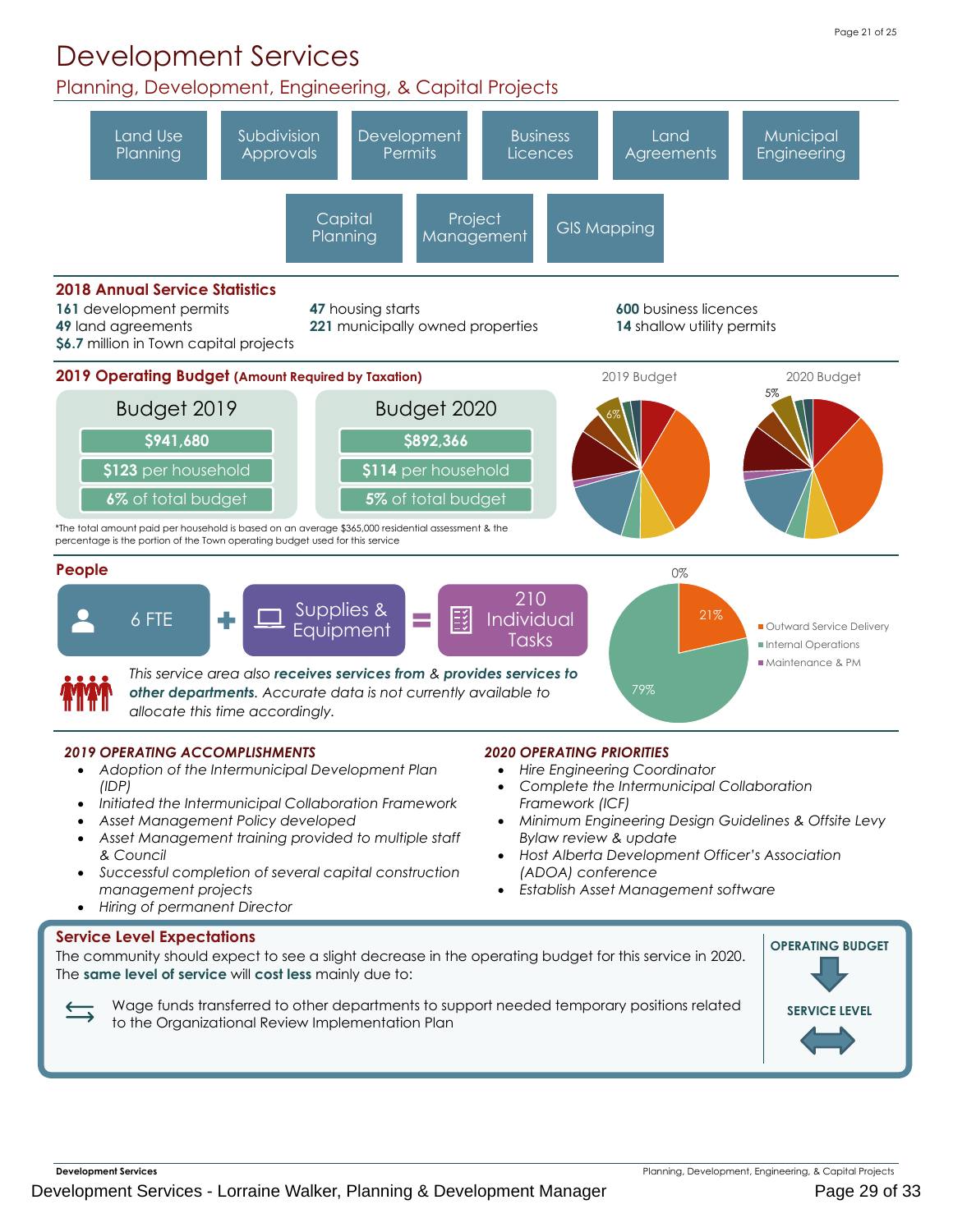| zu i z beparmieni Evaludilon<br><b>STRENGTHS</b>                                                                                                                                                                                                                                                                                                                                                                                                                                                                                                                                                                                                  | <b>WEAKNESSES</b>                                                                                                                                            | <b>OPPORTUNITIES</b>                                                                                                                                 | <b>THREATS</b>                                                                                                                       |  |  |  |  |  |
|---------------------------------------------------------------------------------------------------------------------------------------------------------------------------------------------------------------------------------------------------------------------------------------------------------------------------------------------------------------------------------------------------------------------------------------------------------------------------------------------------------------------------------------------------------------------------------------------------------------------------------------------------|--------------------------------------------------------------------------------------------------------------------------------------------------------------|------------------------------------------------------------------------------------------------------------------------------------------------------|--------------------------------------------------------------------------------------------------------------------------------------|--|--|--|--|--|
| In order to advance Asset Management, the currently immature asset registry requires alignment with Geographic Information<br>Systems (GIS) & the addition of expected useful life, condition data, & potential risks. With an additional module & data cleanup, our<br>existing software can serve as a tool to gather this vital information.                                                                                                                                                                                                                                                                                                   |                                                                                                                                                              |                                                                                                                                                      |                                                                                                                                      |  |  |  |  |  |
| <b>Existing cross functional Asset</b><br>Management Group which<br>includes several staff members<br>with Asset Management<br>experience.                                                                                                                                                                                                                                                                                                                                                                                                                                                                                                        | Current software does not meet<br>the need to collect asset data.<br>Our current asset registry is<br>immature (does not contain<br>condition data, expected | Modules can be added to<br>existing software to improve<br>capabilities including<br>establishing protocols & best<br>practices for data collection. | Without appropriate budgetary<br>allocations, the Town may fall<br>further behind as related to<br>Asset Management<br>Requirements. |  |  |  |  |  |
| Organizational understanding &<br>momentum are building.                                                                                                                                                                                                                                                                                                                                                                                                                                                                                                                                                                                          | useful life, or risk analysis) & is<br>not able to meet our needs for<br>realistic analysis.                                                                 |                                                                                                                                                      |                                                                                                                                      |  |  |  |  |  |
| 2.<br>The Minimum Engineering Design Standards & Offsite Levy Bylaw are outdated & require updating to meet current construction<br>standards, best practices, & to accurately reflect the Infrastructure Master Plans. Advancement of like documents in 2019 has<br>relieved some of the workload pressure, but external revisions will still be required by consultants.                                                                                                                                                                                                                                                                        |                                                                                                                                                              |                                                                                                                                                      |                                                                                                                                      |  |  |  |  |  |
| Recent updates of the MDP,<br>ASPs, LUB, & Infrastructure<br>Master Plans in place to allow<br>for a meaningful review of the<br>two remaining documents.                                                                                                                                                                                                                                                                                                                                                                                                                                                                                         | The Minimum Engineering<br>Design Standards & Offsite Levy<br>bylaw require review & update<br>from external consultants.                                    | Several firms have been<br>shortlisted to provide consulting<br>services in order to provide the<br>Town with more choice.                           | Potentially less revenue<br>generation & more risk<br>depending on the amount of<br>development occurring.                           |  |  |  |  |  |
| 3.<br>Moving the provision of general engineering & GIS functions in-house will allow the department to provide basic core service to the<br>organization without the unknown costs of consulting fees. While appropriate budget amounts existed within the 2019 operating<br>budget to reinstate the Engineering & GIS positions that previously existed within Development Services; projects within Human<br>Resources as related to the Organizational Review Implementation Plan have taken priority for 2020 & have delayed the addition of<br>GIS. Funds have been reallocated from Development Services to CAOs Office (Human Resources). |                                                                                                                                                              |                                                                                                                                                      |                                                                                                                                      |  |  |  |  |  |
| Available operating budget to<br>hire an Engineering Coordinator<br>in 2020 & a GIS position in 2021.                                                                                                                                                                                                                                                                                                                                                                                                                                                                                                                                             | Current heavy reliance on<br>consultants for core<br>engineering & GIS services with<br>is expensive.                                                        | The need to outsource basic<br>level of service can be reduced<br>& new personnel can bring new<br>ideas for improvement.                            | Staff turnover & priorities in<br>other Departments will cause<br>delays for GIS services being<br>offered in house.                 |  |  |  |  |  |
|                                                                                                                                                                                                                                                                                                                                                                                                                                                                                                                                                                                                                                                   | Existing gaps in engineering &<br>GIS service due to no<br>dedicated staff to manage<br>these functions.                                                     |                                                                                                                                                      |                                                                                                                                      |  |  |  |  |  |
| Processes, Policies, & Bylaws need to be updated or developed to streamline internal workflow & provide clarity on expected<br>4.<br>service levels & Council direction. Economic fluctuations may cause delays to process updates if service levels are reduced.                                                                                                                                                                                                                                                                                                                                                                                 |                                                                                                                                                              |                                                                                                                                                      |                                                                                                                                      |  |  |  |  |  |
| A foundation of internal<br>collaboration & improved<br>professional development<br>support.                                                                                                                                                                                                                                                                                                                                                                                                                                                                                                                                                      | Many processes, Policies, &<br>Bylaws are outdated, not<br>longer relevant.                                                                                  | A reduction in major plan<br>reviews & large capital<br>construction projects allows for<br>staff to focus on internal                               | Economic fluctuations may<br>require the need to focus on<br>basic service delivery instead if<br>development increases.             |  |  |  |  |  |
|                                                                                                                                                                                                                                                                                                                                                                                                                                                                                                                                                                                                                                                   | <b>Best practices indicate</b><br>additional Policies &/or Bylaws<br>are required.                                                                           | process improvement.                                                                                                                                 |                                                                                                                                      |  |  |  |  |  |
| Stable leadership provides consistent direction to staff, less pressure & workload on the Development Services team, & injection of<br>5.<br>knowledge & experience.                                                                                                                                                                                                                                                                                                                                                                                                                                                                              |                                                                                                                                                              |                                                                                                                                                      |                                                                                                                                      |  |  |  |  |  |
| Available operating budget to<br>hire a permanent Director.                                                                                                                                                                                                                                                                                                                                                                                                                                                                                                                                                                                       | Unstable department<br>leadership for several years.                                                                                                         | Injection of stable new<br>leadership provides consistent<br>direction.                                                                              | Staff turnover.                                                                                                                      |  |  |  |  |  |

- *Land Titles Act*
- *Migratory Birds Act*
- *Subdivision & Development Regulation*
- *Intermunicipal Development Plan Bylaw*
- *Municipal Development Plan (MDP) Bylaw*
- *Area Structure Plan (ASP) Bylaws*
- *Infrastructure Master Plans*
- *Land Use Bylaw (LUB)*
- *Development Services Fees & Charges Bylaw*
- *Offsite Levy Bylaw*
- *Minimum Engineering Design Guidelines*
- *Encroachment Policy*
- *Naming Policy*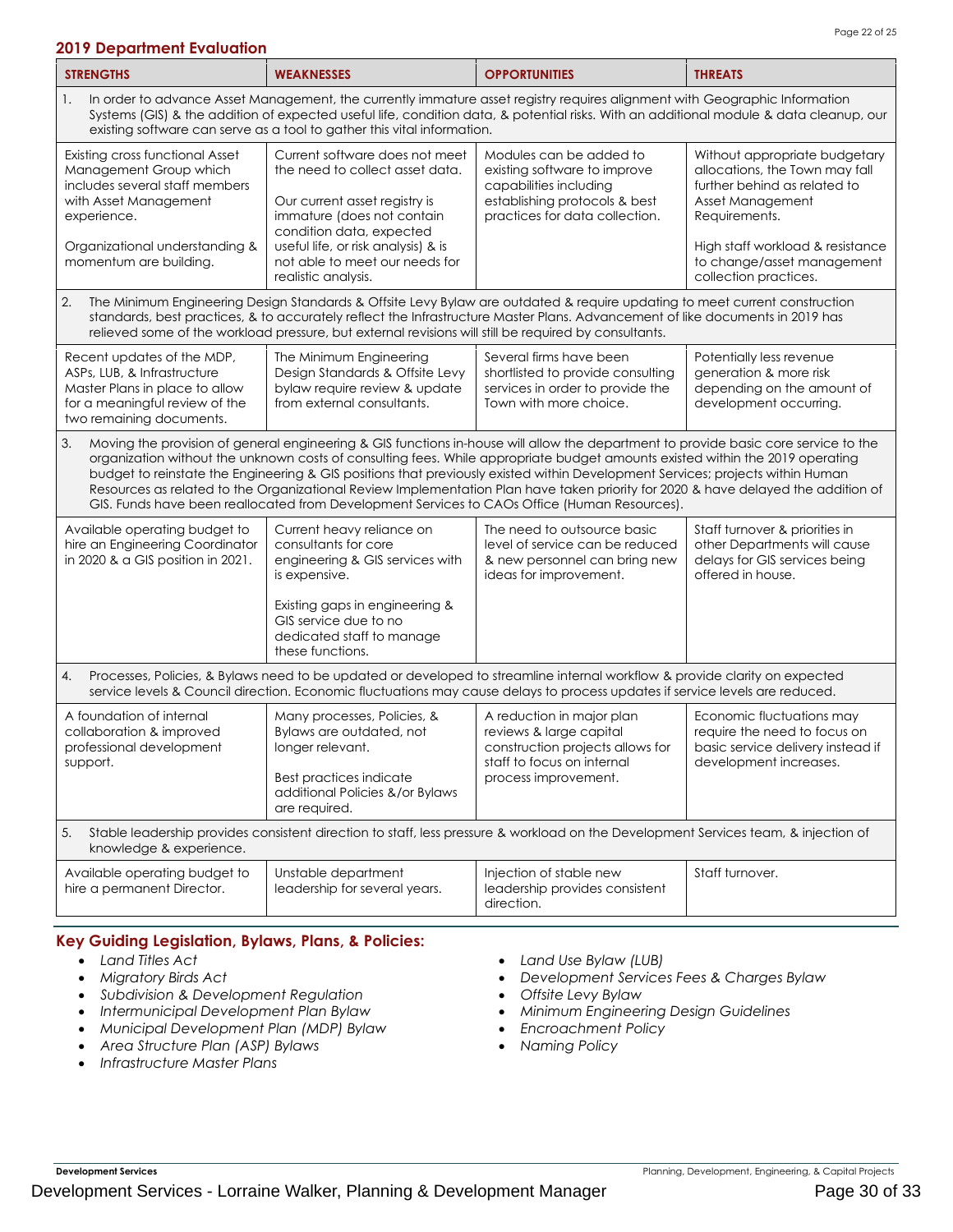## **Council**

Provides Direction to the CAO

Page 23 of 25

#### **2018 Annual Service Statistics**

**634** Meetings Attended



#### **Service Level Expectations**

The community should expect to see a slight increase in the operating budget for this service in 2020. The **same level of service** will **cost more** mainly due to:

 $\blacksquare$ 

**Council**

Training & professional development increases **SERVICE LEVEL** SERVICE LEVEL



- *Municipal Government Act*
- *Local Authorities Election Act*
- *Occupational Health & Safety Act*
- *Freedom of Information & Protection (FOIP) Act*
- *Council Conduct Policy*
- *Council Remuneration Policy*
- *Town Manager Recruitment Policy*
- *Health & Safety Policy*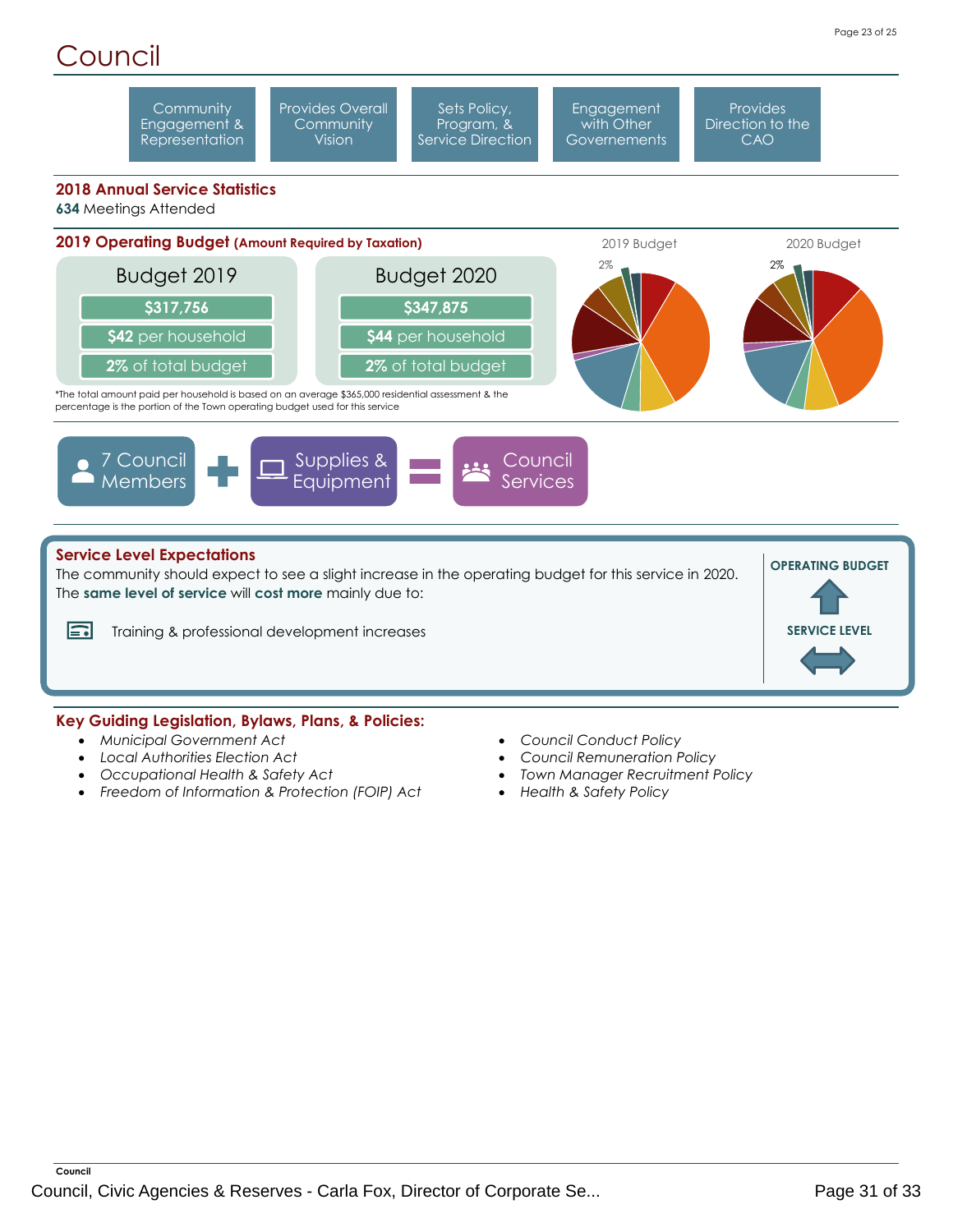# Public Relations (Civic Agencies)

**2019 Operating Budget (Amount Required by Taxation)**

| Budget 2019                                                                                                                                                                        |                                                                   | Budget 2020                                                                       | 2%                                                                        |                          | 2%                       |  |  |  |
|------------------------------------------------------------------------------------------------------------------------------------------------------------------------------------|-------------------------------------------------------------------|-----------------------------------------------------------------------------------|---------------------------------------------------------------------------|--------------------------|--------------------------|--|--|--|
| \$379,200                                                                                                                                                                          |                                                                   | \$400,400                                                                         |                                                                           |                          |                          |  |  |  |
| \$50 per household                                                                                                                                                                 |                                                                   | \$51 per household                                                                |                                                                           |                          |                          |  |  |  |
| 2% of total budget                                                                                                                                                                 |                                                                   | 2% of total budget                                                                |                                                                           |                          |                          |  |  |  |
| *The total amount paid per household is based on an average \$365,000 residential assessment & the<br>percentage is the portion of the Town operating budget used for this service |                                                                   |                                                                                   |                                                                           |                          |                          |  |  |  |
| <b>Partnerships / Fee for Service Agreements</b>                                                                                                                                   |                                                                   |                                                                                   |                                                                           |                          |                          |  |  |  |
| <b>AIRPORT</b>                                                                                                                                                                     |                                                                   |                                                                                   |                                                                           |                          |                          |  |  |  |
| The Hinton/Jasper airport is an unmanned airport<br>aside from safety maintenance of the runways.                                                                                  |                                                                   |                                                                                   |                                                                           | Budget 2019<br>\$100,000 | Budget 2020<br>\$100,000 |  |  |  |
| CHAMBER OF COMMERCE - TRAVEL ALBERTA VISITOR INFORMATION CENTRE                                                                                                                    |                                                                   |                                                                                   |                                                                           |                          |                          |  |  |  |
| Operates the Visitor Information Centre & showcases<br>the Hinton & Northern Rockies Region.                                                                                       |                                                                   | 2963 visitor consultations<br>18,000 visitor guides printed<br>$\bullet$          |                                                                           | Budget 2019<br>\$22,200  | Budget 2020<br>\$22,200  |  |  |  |
|                                                                                                                                                                                    |                                                                   |                                                                                   |                                                                           |                          |                          |  |  |  |
| HINTON MOUNTAIN BIKE ASSOCIATION (HMBA)                                                                                                                                            |                                                                   |                                                                                   |                                                                           |                          |                          |  |  |  |
| Provides & maintains free access multi-purpose<br>mountain bike trails & facilities, & promotes the                                                                                | • Management of 30km of trails & the Hinton<br>Mountain Bike Park |                                                                                   | Budget 2019                                                               | Budget 2020              |                          |  |  |  |
| Hinton area, mountain bike events, activities, &                                                                                                                                   |                                                                   | 250 members                                                                       |                                                                           | \$15,000                 | \$15,000                 |  |  |  |
| healthy recreation.                                                                                                                                                                |                                                                   | 3673 documented visitors<br>$\bullet$                                             |                                                                           |                          |                          |  |  |  |
| HINTON PERFORMING ARTS SOCIETY (PATH)                                                                                                                                              |                                                                   |                                                                                   |                                                                           |                          |                          |  |  |  |
| Cultivates a diverse collection of entertainment for<br>all residents to enjoy at the West Fraser Guild.                                                                           |                                                                   | • 295 rental days                                                                 | Budget 2019<br>\$82,300                                                   | Budget 2020<br>\$55,000  |                          |  |  |  |
| <b>Other Groups</b>                                                                                                                                                                |                                                                   |                                                                                   |                                                                           |                          |                          |  |  |  |
| <b>FOHN FESTIVAL</b>                                                                                                                                                               |                                                                   |                                                                                   |                                                                           |                          |                          |  |  |  |
| A celebration of Canada's multi-culturalism with                                                                                                                                   |                                                                   |                                                                                   |                                                                           | Budget 2019              | Budget 2020              |  |  |  |
| music, dancing, crafts & food from around the                                                                                                                                      |                                                                   |                                                                                   |                                                                           | \$8,200                  | \$8,200                  |  |  |  |
| globe.                                                                                                                                                                             |                                                                   |                                                                                   |                                                                           |                          |                          |  |  |  |
| FOOTHILLS RECREATION MANAGEMENT ASSOCIATION (FRMA)                                                                                                                                 |                                                                   |                                                                                   |                                                                           |                          |                          |  |  |  |
| Provides outdoor recreational opportunities near<br>Hinton, Edson, Robb, Cadomin, & Brule.                                                                                         |                                                                   | Management of 28 recreation sites<br>$\bullet$<br>• Management of 8 trail systems |                                                                           | Budget 2019<br>\$20,000  | Budget 2020<br>\$20,000  |  |  |  |
| HINTON HISTORICAL SOCIETY - NORTHERN ROCKIES MUSEUM                                                                                                                                |                                                                   |                                                                                   |                                                                           |                          |                          |  |  |  |
| Operates the Northern Rockies Museum of Culture &                                                                                                                                  |                                                                   | 784 students attended programing                                                  |                                                                           | Budget 2019              | Budget 2020              |  |  |  |
| Heritage.                                                                                                                                                                          |                                                                   | 3320 people used the museum in 2018<br>$\bullet$                                  |                                                                           | \$75,000                 | \$122,200                |  |  |  |
|                                                                                                                                                                                    | 49 different services & programs offered<br>$\bullet$             |                                                                                   |                                                                           |                          |                          |  |  |  |
| <b>Grant Program</b>                                                                                                                                                               |                                                                   |                                                                                   |                                                                           |                          |                          |  |  |  |
| <b>COMMUNITY GRANTS</b>                                                                                                                                                            |                                                                   |                                                                                   |                                                                           |                          |                          |  |  |  |
| Provides funding to not for profit groups to support<br>one-time projects & initiatives, start-up operational                                                                      |                                                                   | • 9 proposals received funding in the first<br>intake                             |                                                                           | Budget 2019              | Budget 2020              |  |  |  |
| funding, & community events.                                                                                                                                                       |                                                                   | • 5 proposals received in the second intake                                       |                                                                           | \$54,045                 | \$120,000                |  |  |  |
|                                                                                                                                                                                    |                                                                   | (Scheduled for November 19, 2019 Council                                          | NOTE: This grant is funded from the ATE<br>reserve, not through taxation. |                          |                          |  |  |  |
| <b>Donations &amp; Scholarships</b>                                                                                                                                                |                                                                   | meeting)                                                                          |                                                                           |                          |                          |  |  |  |
|                                                                                                                                                                                    |                                                                   |                                                                                   |                                                                           |                          |                          |  |  |  |
| SHOCK TRAUMA AIR RESCUE SOCIETY (STARS)<br>Provides helicopter air ambulance services for                                                                                          |                                                                   | 13 calls in the Hinton area<br>$\bullet$                                          |                                                                           | Budget 2019              | Budget 2020              |  |  |  |
| critically ill & injured patients in the Hinton area.                                                                                                                              |                                                                   |                                                                                   |                                                                           | \$20,000                 | \$19,800                 |  |  |  |
| <b>DONATIONS</b>                                                                                                                                                                   |                                                                   |                                                                                   |                                                                           |                          |                          |  |  |  |
| Provides opportunity for Council to donate to various                                                                                                                              |                                                                   |                                                                                   |                                                                           | Budget 2019              | Budget 2020              |  |  |  |
| groups.                                                                                                                                                                            |                                                                   |                                                                                   |                                                                           | \$13,500                 | 50                       |  |  |  |
| YOUTH ADVISORY COUNCIL BURSARY                                                                                                                                                     |                                                                   |                                                                                   |                                                                           |                          |                          |  |  |  |
| Provides post secondary bursaries to eligible youth.                                                                                                                               |                                                                   | No funding provided in 2019; New for 2020.                                        |                                                                           | Budget 2019              | Budget 2020              |  |  |  |

*Note: The Hinton Education & Learning Place (HELP), the Hinton Golf Society, & the Hinton Disc Golf Association (HDGA) have approached the Town of Hinton for annual funding similar to the above noted organizations.*

*2020 proposed contribution is \$15,000.*

**\$15,000**

**\$0**

2020 Budget

2019 Budget